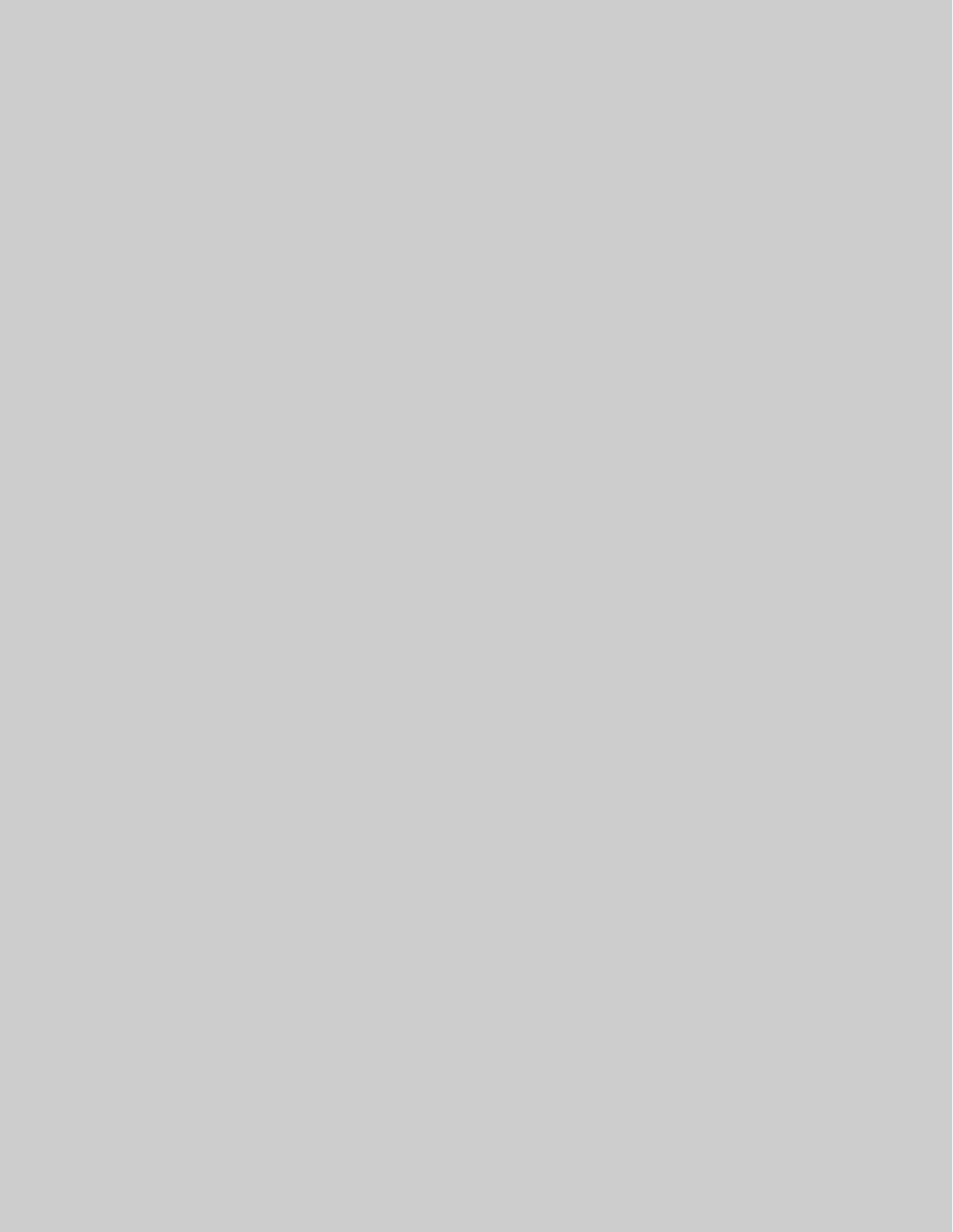**CHAPTER**

# **Health insurance choices for Medicare beneficiaries**

ince the Medicare program began, beneficiaries have been able to make limited choices about their health coverage. Policymakers have sought to broaden these choices; some want to use choice as a platform for a system of competition among Medicare and private plans. Many Medicare beneficiaries now have available to them an increasingly complex array of options beyond traditional Medicare fee-for-service and varying forms of supplemental coverage. How and when beneficiaries choose among these options depends on a number of factors, including specific market conditions and the circumstances of individual beneficiaries. Surface plans.

The determinants of how supply and demand for health insurance meet in the marketplace are both national and local. They reflect the tension between Medicare as a national program and the reality that it is only at the local level that medical care is organized and delivered, beneficiaries choose insurance options and delivery systems, and decisions to enter the insurance market are made. In this chapter we review the entire spectrum of options as a first step in MedPAC's larger effort to better understand beneficiaries' choices and market conditions.

## **In this chapter**

What health insurance options do Medicare beneficiaries have?

 $\blacktriangle$ 

- Medicare beneficiaries and health plans in the marketplace
- When supply and demand meet in the marketplace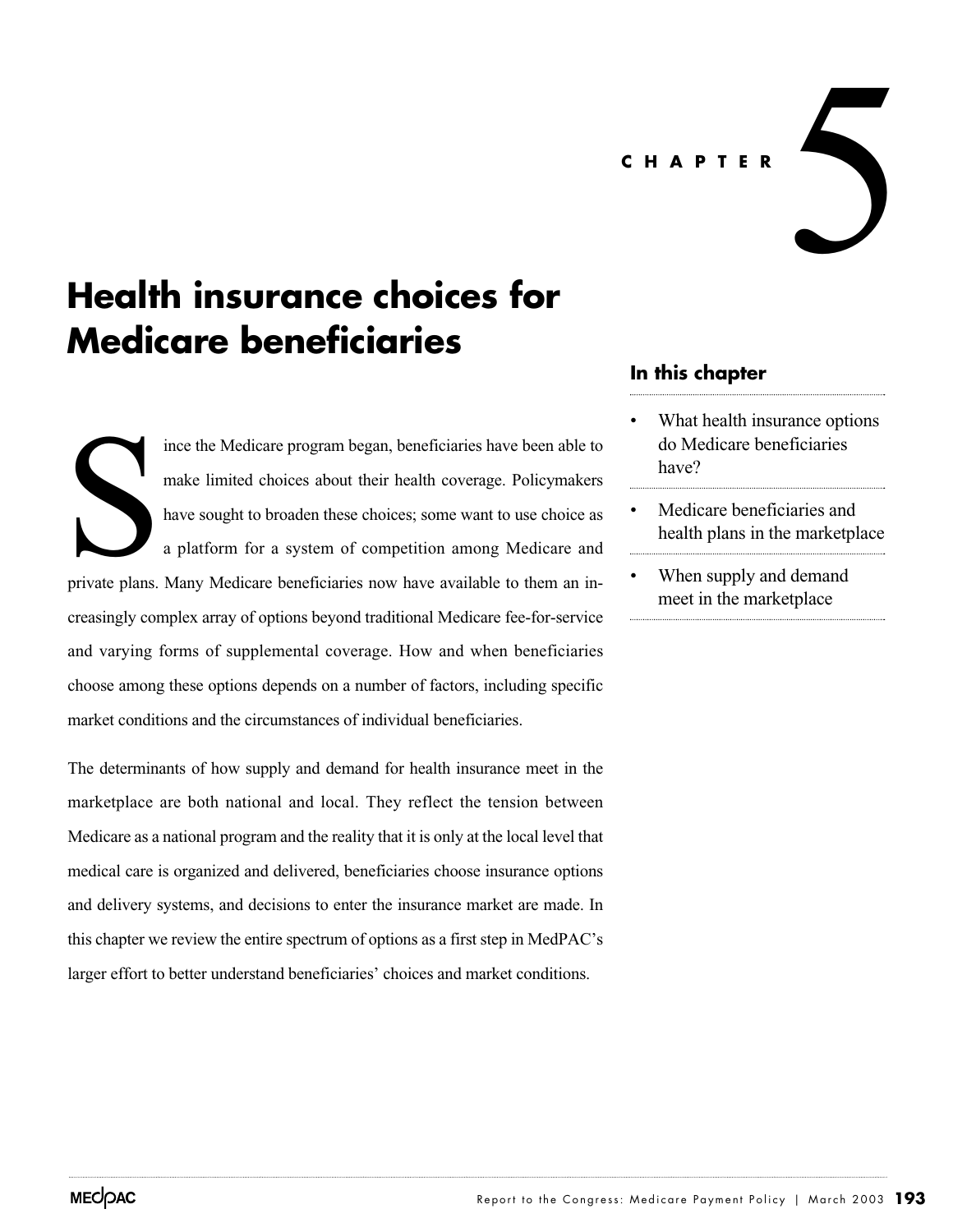Medicare beneficiaries face a complex array of health insurance options, including the traditional Medicare fee-forservice (FFS) program; various forms of insurance that supplement the traditional program; and alternatives to the traditional program such as managed care, private fee-for-service (PFFS), and preferred provider organization (PPO) plans. Which of these options, other than the nationallyavailable FFS program, are available to beneficiaries depends on local market conditions. Which they choose—or whether they decide to choose at all depends on the circumstances and motivations of individual beneficiaries and the information available to them.

Although supplemental insurance and options for receiving care in managed care plans have been available to beneficiaries since the Medicare program began, the array of choices for receiving Medicare and supplemental coverage has become increasingly important both for beneficiaries and for Medicare program spending. Policymakers have sought to expand Medicare beneficiaries' health insurance options for a variety of reasons. Some sought to offer Medicare beneficiaries a wider choice of plans that might better meet their perceived need for health insurance and provide access to health care delivery system options that are popular among the employed population. Some sought to build a platform for a system of competition among plans that might provide better management of care, market-determined rates for providers, and better quality.<sup>1</sup> The theory is that if plans compete on the basis of product, quality, and price, and if markets work well, beneficiaries and providers will have the incentive to take the costs and quality of health care into account, which could help control Medicare spending in the long run.

Choice has evolved over the years from health maintenance organizations (HMOs) paid on a cost basis, to HMOs paid on a risk basis, to the current  $Medicare + Choice (M+C)$  program, to

newly developed demonstration programs. The  $M+C$  program was established by the Balanced Budget Act of 1997 (BBA). When the program became effective January 1, 1999, it allowed private plans to offer Medicare beneficiaries options beyond the traditional FFS Medicare program, including HMOs and other managed care plans, private fee-forservice plans, and Medical Savings Accounts. However, during the last five years, many plans left the M-C program, and few new non-HMO options materialized. Enrollment declined sharply as private plans withdrew, and beneficiaries were upset by the instability in plan choices and reductions in benefits offered by plans. There have been concerns that the program has failed.

In response, the Congress and the Centers for Medicare & Medicaid Services (CMS) have been trying several approaches to encourage greater plan participation. Plans' regulatory concerns have been addressed; the Congress extended the life of Medicare HMOs that are paid on a cost basis; and CMS undertook a demonstration program to encourage PPOs to participate in  $M+C$ .

In this chapter, MedPAC examines the status of the Medicare program with respect to health insurance options for Medicare beneficiaries on a national level, including not just M-C options but all forms of supplemental insurance. The chapter begins by describing the health insurance options available to some Medicare beneficiaries, as well as the way the options have evolved over the last few years. The second section of the chapter describes constraints on Medicare beneficiaries' choices in the health insurance market and examines Medicare beneficiaries' actual choices and satisfaction, as well as the perspective of health insurers, highlighting changes insurers might like to see in order to stimulate participation.

In the final section of the chapter, we analyze how potentially conflicting preferences might play out in the health insurance marketplace. The products available to beneficiaries vary considerably across regions and states and even within metropolitan areas. Further, competition between options is not limited to M-C versus traditional fee-for-service Medicare alone. There is also competition between comprehensive plans and traditional Medicare plus supplemental policies that are available to many Medicare beneficiaries. The availability of options, their costs, plus variations in M-C benefits and premiums can create very different market dynamics in local markets across the nation. Further research is needed to help understand more about how local markets are structured and how they might work for Medicare.

# **What health insurance options do Medicare beneficiaries have?**

Although most of the concern and debate about the availability of health insurance choices for Medicare beneficiaries have revolved around the participation of private managed care plans predominantly HMOs—in the Medicare-Choice program, beneficiaries also make choices about other Medicarerelated insurance products available to them. Therefore the discussion here covers the broad range of health insurance options available to Medicare beneficiaries. We describe two general types of insurance products:

• **Insurance products that replace the traditional Medicare FFS benefit package**. Such products include M-C managed care plans, called coordinated care plans (CCPs); M-C private fee-for-service plans; Medicare demonstration PPO plans; and Medicare cost plans.



<sup>1</sup> The Institute of Medicine (IOM) report, Crossing the quality chasm, points out that the fragmented nature of Medicare's traditional fee-for-service program makes the implementation of some quality improvements more difficult (IOM 2001).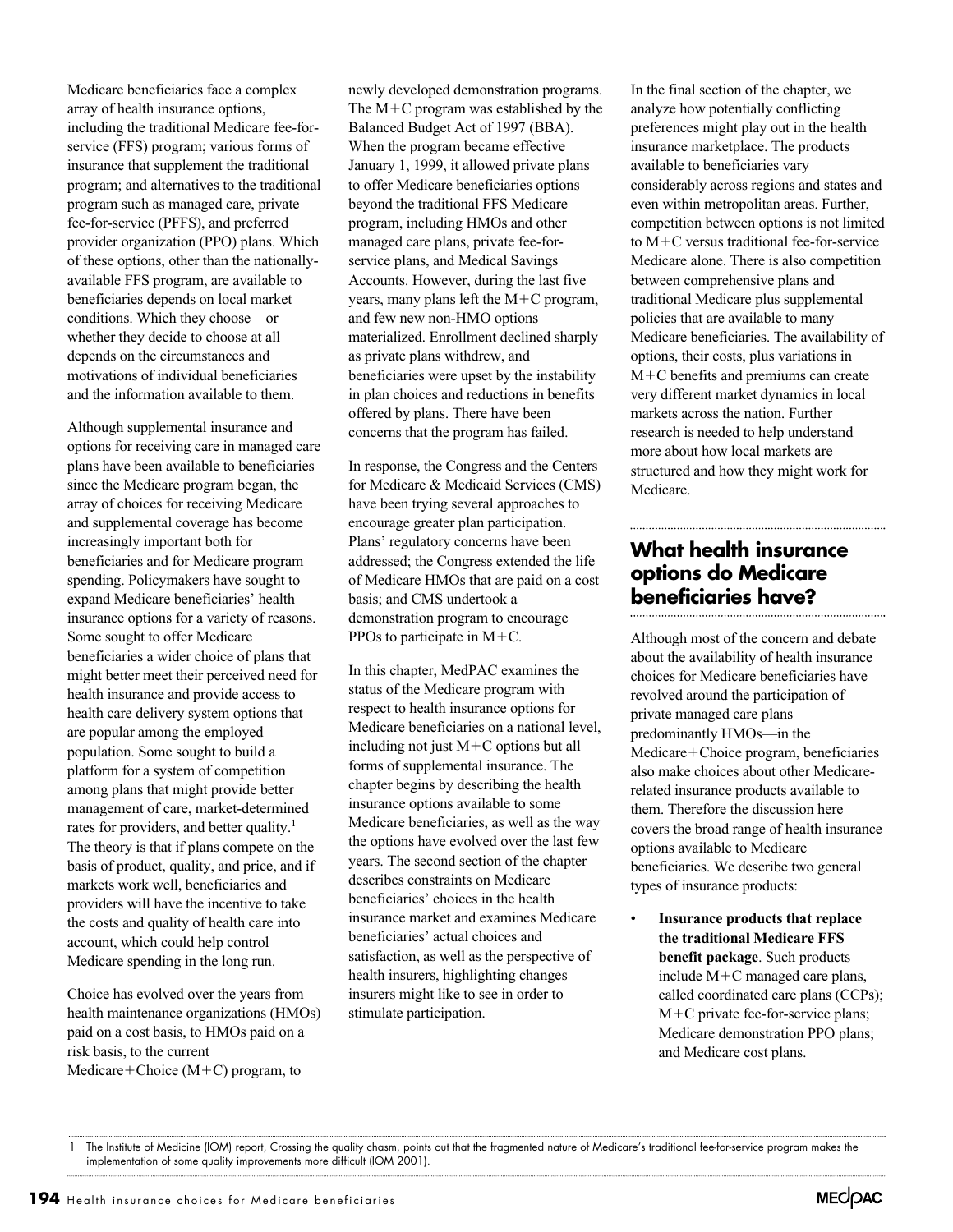#### • **Insurance products that supplement the traditional Medicare FFS benefit package.** Products designed to fill in or "wrap around" the basic Medicare FFS benefit package include Medigap plans, Medicare Select plans, employer-sponsored retiree plans,

and Medicaid.

The availability and attractiveness of these products varies by geographic area and by beneficiaries' individual circumstances. Products that replace the traditional Medicare FFS benefit packages, for example, are available only in some areas of the country. Further, the cost to the beneficiary and the benefits provided vary significantly—even among areas where these replacement products are available—depending on factors such as Medicare payment, market characteristics, and beneficiaries' need for services. Though generally more widely available, even some products that supplement the Medicare benefit package are available only to certain beneficiaries. For example, retiree supplemental coverage is limited to beneficiaries who have worked for the employers or unions that offer this coverage. Medicaid coverage is available only to beneficiaries who meet the lowincome and other standards set by the state in which they live. Finally, even supplemental products available to almost all beneficiaries have premiums that can vary by market and beneficiary age.

#### **Insurance products that replace the traditional Medicare FFS benefit package**

Medicare beneficiaries can enroll in some insurance products which serve as alternatives to the traditional Medicare program. When beneficiaries enroll in most of these alternatives, they must give up their traditional benefits (though they can disenroll at the end of any month and return to FFS Medicare). In addition to

providing beneficiaries with Medicare benefits, most of these alternatives offer some supplemental benefits.

#### **M**-**C coordinated care plans**

Under M-C, Medicare beneficiaries have the option of joining a private CCP, which then receives payment from Medicare for providing all Medicare-covered services. Generally, members of M+C CCPs must use plan providers to get their care. These private plans are allowed to provide additional benefits and to charge beneficiaries an additional premium for them. However, if a plan's projected costs for Medicare benefits are lower than its Medicare payments, the plan is required by law to either return the difference to enrollees in the form of additional benefits (or lower premiums) or contribute the money to a reserve fund for future use (few plans choose this option). Historically, beneficiaries have been able to join these plans and receive extra benefits at no additional premium.

M-C CCPs have been the core of the M-C program, but they are not available everywhere and their benefit packages vary considerably. Currently, M-C CCPs are available to about 58 percent of the Medicare population, down from 74 percent availability at the peak in 1998. However, less than 20 percent of rural beneficiaries have a plan available. Currently about 5 million beneficiaries are enrolled in an M-C CCP, down from about 6 million in 1998. In explaining M-C plan participation trends, it is important to note that the CCP model is dominated by HMOs, which have been withdrawing in the private sector as well.

#### **Medicare payments for M**-**C CCPs**

Medicare pays M-C CCPs a monthly capitated rate for each enrolled Medicare beneficiary based on the beneficiary's county of residence and relative health cost risk. (See Appendix A.)

As a result of this payment system, Medicare has paid more to  $M+C$  plans, on average, than it would have paid to insure demographically similar beneficiaries under the traditional FFS program for the basic benefit package. MedPAC has calculated that in 2001, Medicare's payments were about 104 percent of average FFS costs. This calculation assumes there are no risk selection differences (other than those such as age, sex, and Medicaid status that are included in the rate-setting model) between the  $M+C$  plans and traditional Medicare. For 2003, we project the rate will also be 104 percent.

**Benefits and costs to beneficiaries of**

**M**-**C CCPs** The benefit packages and beneficiary premiums for the packages vary quite a bit. Almost 30 percent of Medicare beneficiaries have a plan available in their county in 2003 that charges no premium. In fact, about 4 percent of beneficiaries have access to a plan that will, in essence, pay them to join.2 At the other end of the spectrum, some plans charge premiums in excess of \$200 per month. Premiums reaching that level result, at least partially, from the plan providing benefits in addition to the basic Medicare benefits. The data do not allow us to calculate the average premium paid, but the lowest premium available to beneficiaries averages \$40 per month across all  $M+C$  markets.<sup>3</sup>

The additional benefits offered and copayments required also vary considerably. Plans can and do charge deductibles, flat copayments, and percentage coinsurance on days, stays, or benefit periods. Because of the complexity of the benefit offerings, we focus on a few indicators to compare across packages. We looked at three supplemental benefits sometimes offered by plans:

some coverage for outpatient prescription drugs,

2 The actual transaction will involve the plan paying some or all of the beneficiary's Part B premium.

<sup>3</sup> The Centers for Medicare & Medicaid Services (CMS) reports the number of beneficiaries enrolled under a managed care organization's (MCO) contract. An MCO may have several different plans (each with different benefit packages and premiums) under a single contract, but CMS has not reported the number of enrollees in each plan. CMS has begun collecting the plan-level enrollment information.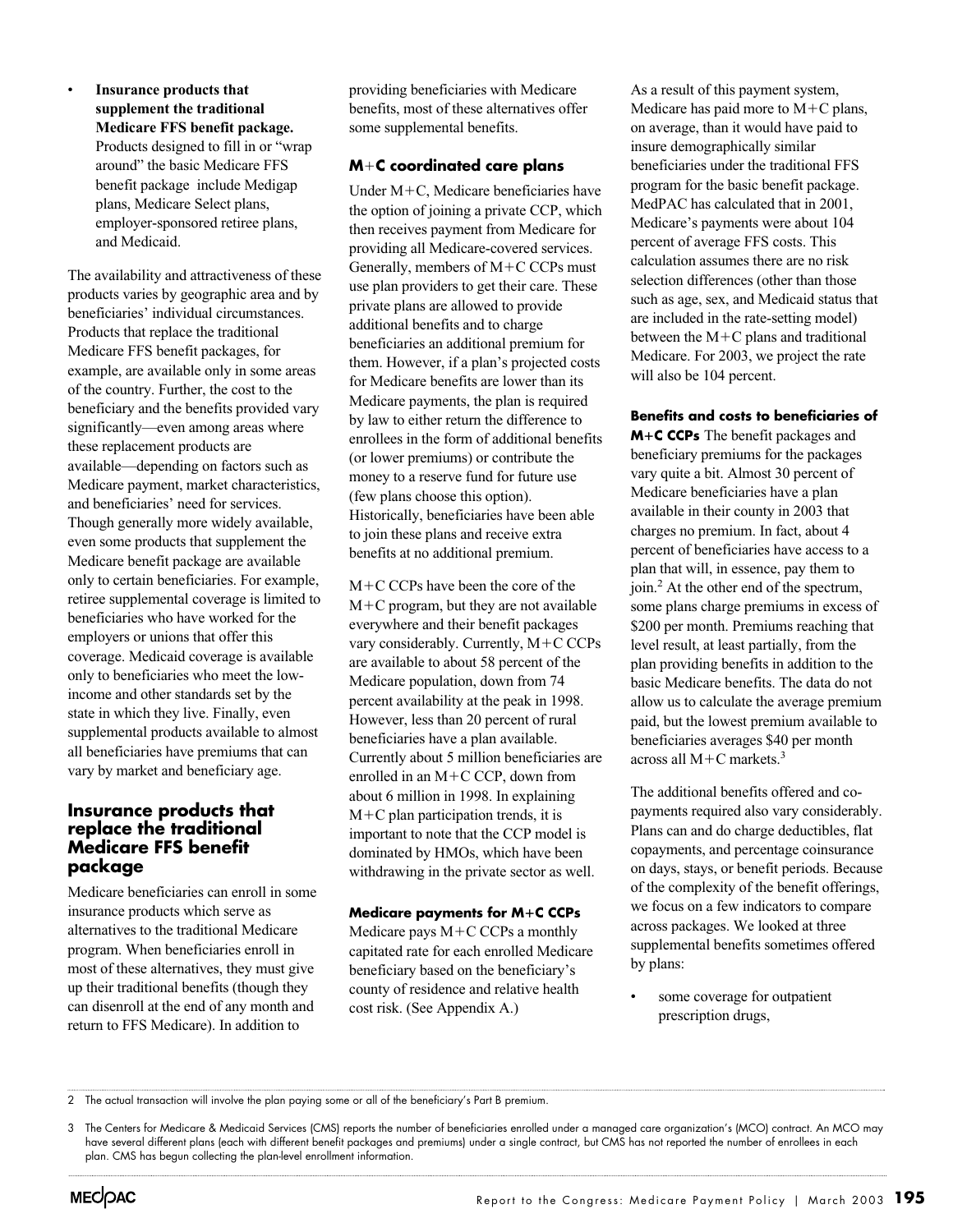- inpatient hospital services covered without any cost-sharing, and
- physician office visits covered without any cost-sharing.

Almost half of all Medicare beneficiaries have an M-C CCP available that covers some prescription drugs. Almost 30 percent of beneficiaries have a plan available that does not charge any costsharing for inpatient hospital services. About 10 percent of beneficiaries have a plan available without any cost-sharing for physician services.

#### **M**-**C private fee-for-service plans**

M-C PFFS non-network plans operate like traditional FFS insurance plans in the commercial sector. They allow beneficiaries to use any provider who will accept the plan's reimbursement rates. (Although allowed by law, there are currently no network PFFS plans.) Medicare pays these plans the same rates as it pays other M-C plans. They are subject to most of the same conditions of participation as other M-C plans, but some quality data reporting requirements are less stringent.<sup>4</sup> As is the case with other M-C plans, PFFS plans may alter the cost-sharing arrangements for Medicare benefits, subject to approval by CMS. CMS reviews the structure in an attempt to ensure that selection bias will not occur.<sup>5</sup> It is unclear how a nonnetwork plan would compete financially with the traditional Medicare program except in areas where the payment rates are above FFS spending. The Medicare program currently pays approximately 102 percent of what it would be expected to pay to insure demographically similar enrollees under the traditional program.

There are currently three M+C PFFS plans: One of them is a demonstration plan that operates in only one county;

another, established in 2000, operates in most of 25 states and is available to about one-third of all Medicare beneficiaries, and the third has just been approved and will operate in six states. Enrollment in the established multi-state plan is low (about 20,000 enrollees) but has been growing steadily since its inception in 2000. However, the plan has pulled out of some areas in each of the last two years.

**Benefits and costs to beneficiaries of the M**-**C PFFS plan** The established multistate M-C PFFS plan sets a standard benefit package across its entire service area. For 2003, this M+C PFFS plan charges a monthly premium of \$88. The plan does not cover outpatient prescription drugs. For inpatient hospital services, the beneficiary has a copayment of \$100 per day, up to a maximum of \$500 per stay. (There is no limit to the number of days in a stay under this plan.) The beneficiary must notify the plan before a planned admission; otherwise there is an additional copayment of \$50 per day, up to a maximum of another \$500 per stay. For physician services, the beneficiary's copayment is \$15 per primary care visit and \$30 per specialist visit.

The newly approved plan charges a monthly premium of \$19 and provides some coverage for outpatient prescription drugs.

#### **Medicare preferred provider organization (PPO) demonstration plans**

Although the statutory language that established the M-C program specifically mentioned PPOs as examples of CCPs, only a few PPOs have ever participated in the program. CMS wants to encourage PPOs to enter the  $M+C$  program, for at least two reasons: (1) to enhance competition in the Medicare marketplace and (2) to make the most popular form of

insurance in the commercial sector more readily available to Medicare beneficiaries.

CMS identified several barriers to PPOs' participation in the  $M+C$  program (Centers for Medicare & Medicaid Services April 2002):

- **Low M**-**C payment rates in some areas.** M-C payment rates were too low in some areas for PPOs to recruit providers into networks.
- **PPOs' reluctance to participate in a fully capitated program.** Another barrier to PPOs' participation in M-C has been their wariness about entering the fully capitated  $M+C$ program. In the commercial world, PPOs often share the risk on medical costs with the employers who offer the PPOs to their employees. In many cases, the PPOs carry no medical risk and offer administrative-servicesonly contracts to self-insured employers.
- **The M**-**C limit on premiums and cost-sharing.** The M-C limit on cost sharing (designed to protect beneficiaries from paying higher  $cost$ -sharing in  $M+C$  than under the traditional program) hinders benefit design in some geographic areas. The actuarial value of all cost-sharing, including premiums and copayments related to basic Medicare services, cannot exceed the national average cost-sharing amount for the traditional fee-for-service Medicare program, which is about \$102 per month for 2003. Because this cap is based on a national average, it has been troublesome for HMOs in higher-than-average cost areas, and would be even more of a problem for PPOs, which often include substantial out-of-network cost sharing.<sup>6</sup>

4 Because non-network PFFS plans do not have a network, their control over provider behavior is limited. Therefore, the plans are not required to report some of the quality measures or participate in quality improvement projects that relate to provider practices.

5 CMS does not review or approve PFFS plans' premiums, as it must with CCP premiums.

<sup>6</sup> Beneficiary cost sharing is correlated with Medicare payments: the more Medicare pays for services, the higher beneficiary cost sharing. For Part B services, cost sharing is generally 20 percent of Medicare-allowable charges. Thus, in areas where Medicare spending is higher than average, it can be expected that beneficiary cost sharing would be higher than average.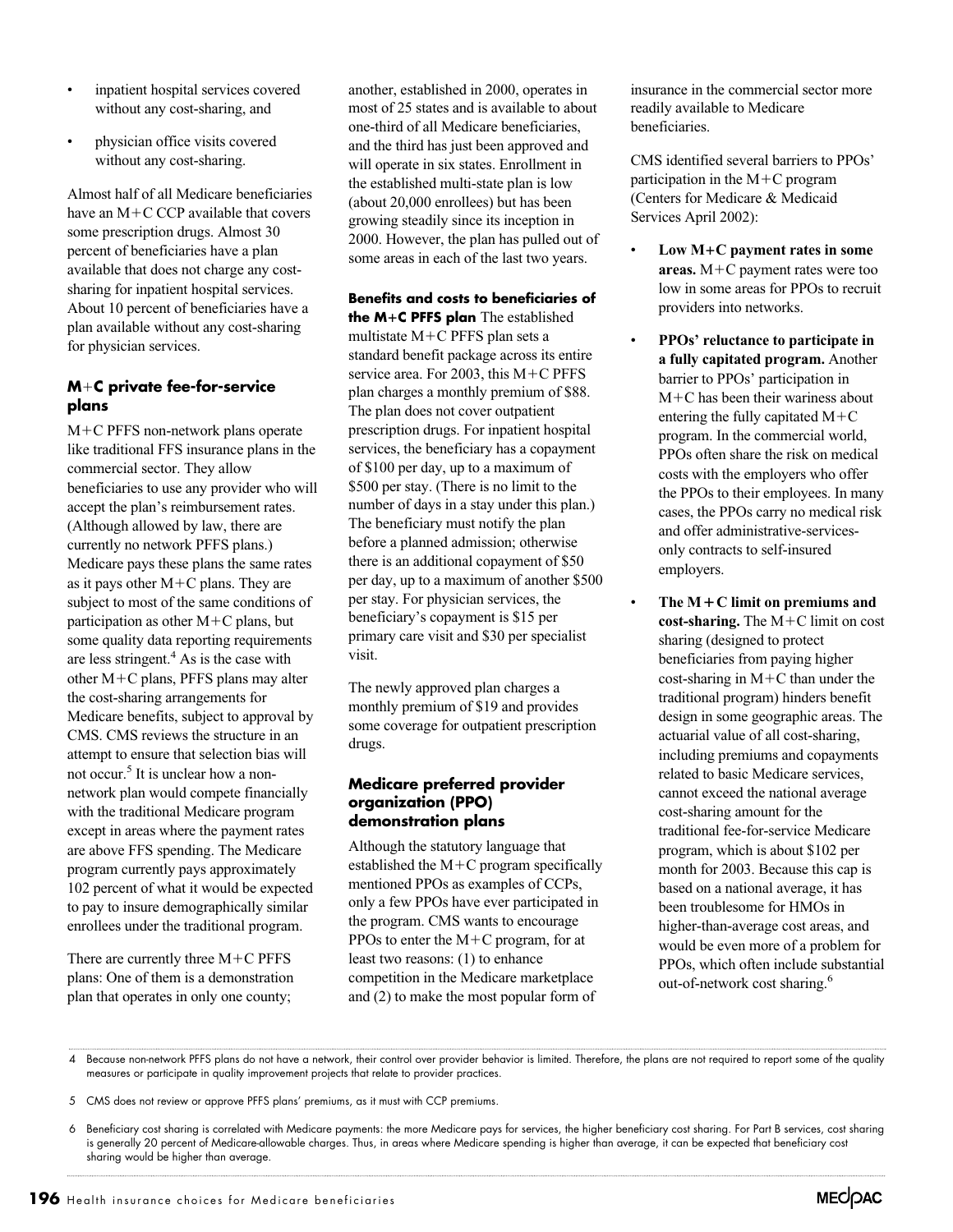CMS has initiated a Medicare demonstration program for PPOs in order to encourage plans to enter  $M+C$ . The Medicare PPO demonstration program is scheduled to run for three years beginning in January 2003. CMS has approved demonstration waivers for 33 plans in 23 states. The plans will be available to 11 million Medicare beneficiaries (Department of Health and Human Services 2002). Under the demonstration program, payment rates will be higher than M-C rates in some areas, the limit on cost sharing will be waived, and the Medicare program will offer to share some of the cost risk with the plans.

While the PPO demonstration program may provide an additional option to many beneficiaries, it is not likely to increase the choices available to beneficiaries who do not already have other alternatives to Medicare FFS. Of the more than 11 million beneficiaries who will have a PPO available, only about a half million do not already have a CCP available. Generally, demonstration plans are going into urban areas, but a couple of the plans are targeted to rural areas. As a result, out of approximately 10 million rural beneficiaries, about 600,000 will have access to PPOs, but 450,000 of them already have a CCP available. It remains to be seen whether those who enroll in PPOs will come from the coordinated care plans, or have fee-for-service coverage only, or have FFS plus Medigap.

#### **Medicare payments for PPO**

**demonstration plans** Under the Medicare PPO demonstration program, plans will be paid the higher of the  $M+C$ rate in the county or 99 percent of the average risk-adjusted per capita spending under the traditional FFS Medicare program. Demonstration plans will also have the opportunity to individually negotiate risk-sharing arrangements with Medicare. If beneficiaries enroll in the PPOs at the same rate in each county where they are offered (e.g., if 1 percent of beneficiaries in each county enroll),

PPO spending will average 109 percent of the cost of insuring the enrollees in the FFS Medicare program.<sup>7</sup> The reason that the Medicare costs would be so high is that the PPOs are going into many counties where M-C payment rates exceed fee-for-service spending.

**Benefits and costs to beneficiaries in PPO demonstration plans** Almost all of the PPO demonstration plans will charge premiums, ranging from \$32 to \$184 per month. All but one of the PPOs will offer some coverage for outpatient prescription drugs. About one-fifth of beneficiaries who have a demonstration PPO available will have one that charges no cost-sharing for inpatient hospital services in network hospitals. Plans that cover physician visits without any costsharing will be available to only about 2 percent of beneficiaries who have a PPO available.

#### **Medicare cost plans**

Cost HMOs have been authorized to participate in the Medicare program since 1972 (National Academy of Social Insurance 1998). They were designed to allow Medicare beneficiaries who were in HMOs before they became eligible for Medicare to stay in those HMOs. Medicare pays the HMOs their cost, as determined by a cost report, for providing Medicare benefits for their members, less the actuarial value of traditional Medicare cost sharing. The beneficiaries in cost HMOs generally cover this cost sharing through monthly premiums rather than payments as services are delivered. In addition, members are free to seek Medicare-covered services outside of the HMO's network. If a beneficiary goes to a non-network provider, Medicare pays the provider the same as if the beneficiary were in the traditional FFS program, and the beneficiary is responsible for the usual Medicare FFS cost sharing. To the beneficiary, this structure is similar to being in a point-of-service (POS) HMO.

Although Medicare cost plans have been attractive to some beneficiaries, past studies have shown that this option costs the Medicare program significantly more than serving beneficiaries in the traditional fee-for-service program (Sing et al. 1998). However, those studies are based on old data and compared costs only relative to the traditional program. Though that comparison may be the best one to examine, it may also be relevant to compare cost plan performance to the performance of M-C plans, because in areas where the  $M+C$  plans are paid more than FFS costs, the cost plans might result in Medicare spending less than for the M-C plans. The cost plan program is set to expire at the end of 2004, but the program has already been extended several times, and there has been congressional interest in extending it further.

Currently, 30 Medicare cost plans are in operation, with a total of 290,000 members. Those numbers should rise because two M-C CCPs are shifting their membership to Medicare cost plans that they also operate.

**Benefits and costs to beneficiaries in Medicare cost plans** Premiums generally range from \$29 per month to \$326 per month (there is one zeropremium plan). Half of the cost plan offerings have monthly premiums between \$72 and \$116. While less than half of the plans include coverage for outpatient prescription drugs, some of the ones that do not provide coverage offer high-option choices that do include drug coverage. Most of the plans charge no cost-sharing for inpatient hospital services in a plan hospital, and about one-third do not charge cost-sharing for visits to plan physicians.

The 109 percent figure was calculated by comparing the projected per capita FFS spending in each participating county with the rate the PPO would be paid in each county. Those county-level comparisons were then aggregated and weighted by the number of Medicare beneficiaries in each county. The calculation assumes that there is the same level of health risk in the PPO and non-PPO populations and that the risk-sharing arrangements have no aggregate net effect.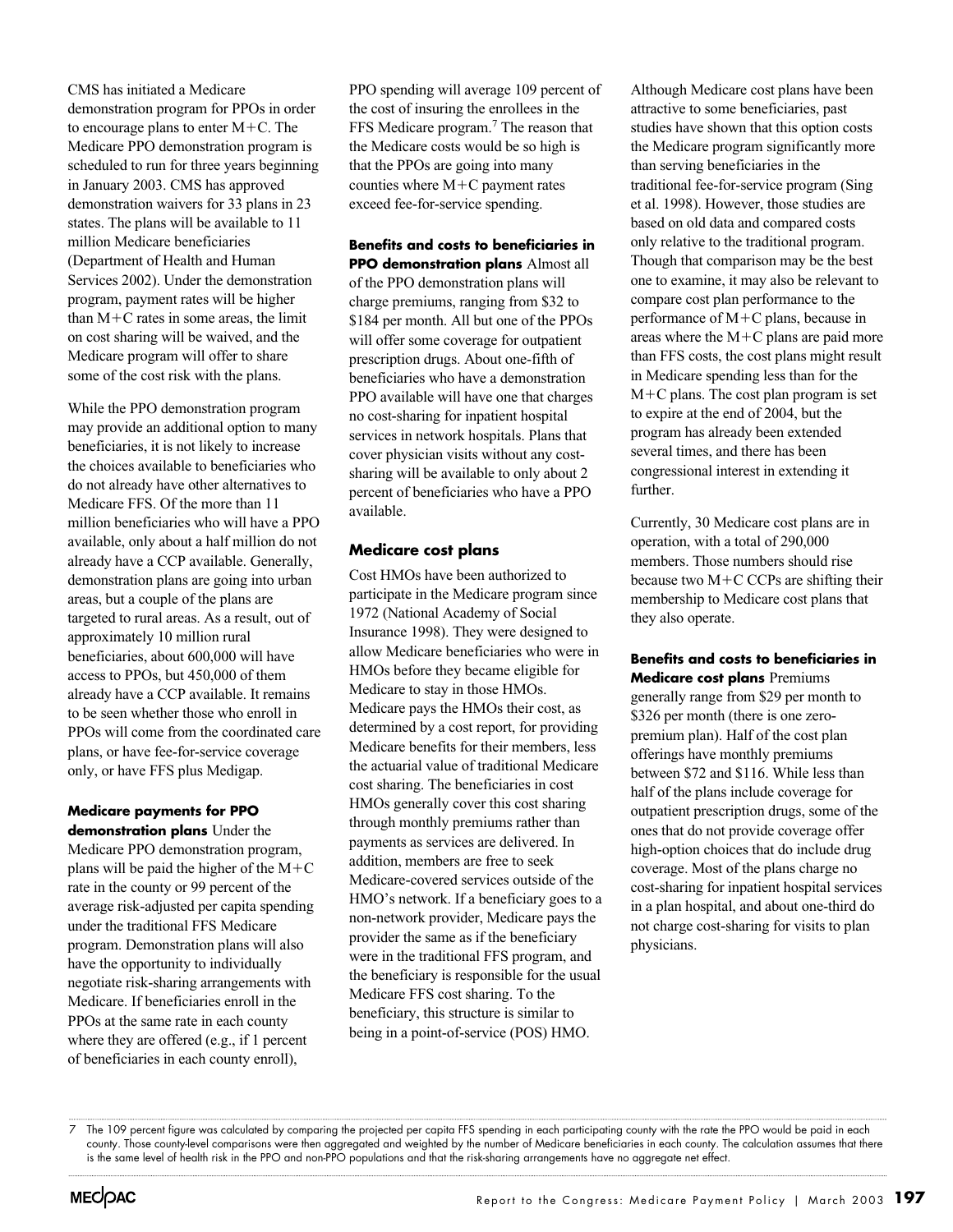#### **National and local availability of alternatives to Medicare's traditional FFS program**

About 80 percent of Medicare beneficiaries nationwide live in counties where an alternative to Medicare's traditional FFS program—an M-C coordinated care plan, an M-C private fee-for-service plan, a PPO demonstration plan, or a Medicare cost plan—is available to them (Table 5-1). These alternatives are available to 85 percent of urban beneficiaries but only 61 percent of rural beneficiaries. Furthermore, while urban beneficiaries may have a range of plans to choose from, the only option for rural beneficiaries is generally the PFFS plan. Looking at availability of alternatives to the traditional Medicare FFS program in terms of M+C county payment rates, we find that 86 percent of beneficiaries who live in counties with payment rates above the floors $8$  (as determined in 2002) have a plan available, while 74 percent of beneficiaries in floor counties have a plan available. In addition to these alternatives, which are open to all Medicare beneficiaries,<sup>9</sup> there are some specialized plans that offer benefits attractive to the frail elderly which are sometimes available only to categories of frail beneficiaries. (See text box.)

#### **Insurance products that supplement the traditional Medicare FFS benefit package**

In addition to choosing among insurance products just discussed which are intended as an alternative to (and sometimes add to) the traditional Medicare FFS benefit package, beneficiaries can also choose among products designed solely to wrap around, or supplement, the basic Medicare benefit package. All aged beneficiaries have the option of buying a Medigap plan when they first enroll in Medicare (this is



#### **Availability of alternatives to the traditional Medicare fee-for-service program, 2003**

**Percent of beneficiaries with plans available, by type of county of residence, 2003**

| <b>Percent of</b><br><b>beneficiaries</b> | $M+C$ CCP | <b>PFFS</b> | <b>PPO</b><br>demo | Cost<br>contracts | Any plan<br> |
|-------------------------------------------|-----------|-------------|--------------------|-------------------|--------------|
| 100%                                      | 58%       | 36%         | 23%                | 23%               | 80%          |
|                                           |           |             |                    |                   |              |
| 55                                        | 40        | 50          | 1.5                | 16                | 74           |
| 31                                        | 61        | 43          | 24                 | 19                | 82           |
| 23                                        | 12        | 58          | 3                  | 12                | 63           |
| 45                                        | 80        | 20          | 32                 | 30                | 86           |
| 23                                        | 13        | 56          |                    |                   | 61           |
| 77                                        | 72        | 30          | 28                 | 25                | 85           |
|                                           |           |             |                    |                   |              |

Note: CCP (coordinated care plan), M+C (Medicare+Choice), PFFS (private fee-for-service), PPO (preferred provider organization). For 2003, the large urban floor is \$564.10 and other floor is \$510.38.

Source: MedPAC analysis of data from CMS website, August 2002 and September 2002.

not the case for disabled beneficiaries under age 65; see p. 199). Many beneficiaries can also choose to buy a Medicare Select plan. Some beneficiaries may be fortunate enough to have the option of participating in an employersponsored retiree plan. Other beneficiaries may be eligible to receive supplemental benefits from state Medicaid programs and other programs designed to assist low-income individuals.

#### **Medigap plans**

Medigap insurance is private coverage designed specifically to wrap around the Medicare benefit package. Most Medigap insurance is marketed directly to individual Medicare beneficiaries, although some employers and associations help enroll their retirees and members in these publicly available plans (Chollet and Kirk 2001).

Private supplemental insurance, similar to what we now call Medigap insurance, has existed since Medicare began, but the Omnibus Budget Reconciliation Act of 1990 (OBRA 1990) imposed some structure on the market, simplifying and clarifying offerings for beneficiaries.<sup>10</sup> Pursuant to OBRA 1990, the National Association of Insurance Commissioners (NAIC) created 10 standard plans, commonly labeled A through J, and states retained primary responsibility for regulating Medigap policies and insurers.<sup>11</sup>

For the most part, all standardized plans are available to all beneficiaries as they turn age 65, although not every plan is sold in every state. When beneficiaries turn age 65, they have a one-time open enrollment period during which Medigap insurers must allow the beneficiary to

8 The floor payment rates are described in the M-C section of Appendix A.

9 Beneficiaries who have end-stage renal disease (ESRD) and are being maintained by chronic dialysis may not enroll in an M-C plan, unless they were previously in a plan before developing ESRD.

10 Many beneficiaries had been subject to questionable sales practices and had purchased multiple policies that often duplicated existing coverage (Super 2002). The Congress found that the policy offerings needed to be standardized.

11 Insurers in three states (Massachusetts, Minnesota, and Wisconsin) are not subject to the standards for plans A–J. These states were granted waivers because they had preexisting standards which they continue to maintain.

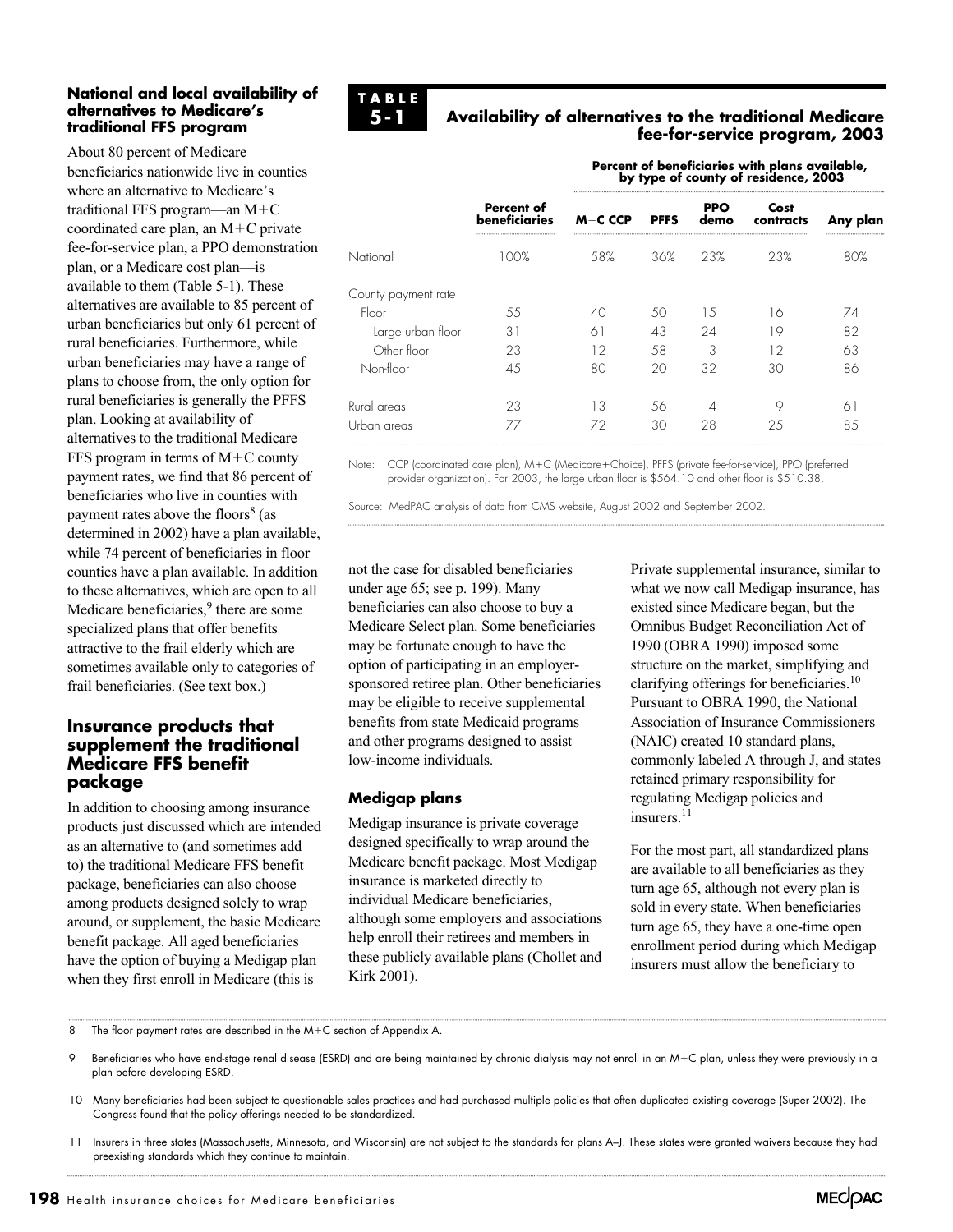# **Managed care programs for frail beneficiaries**

ver the years, the Congress has created a variety of managed care programs to meet the needs of beneficiaries with impairments in activities of daily living. These programs generally have been available in relatively few locations. Three of the more longlived examples are the Program of All-Inclusive Care for the Elderly (PACE), the Social Health Maintenance Organization (S/HMO) program, and EverCare.

#### **Program of All-Inclusive Care for the Elderly**

PACE is a permanent program under Medicare and a state option under Medicaid. Most PACE enrollees are eligible for both Medicare and Medicaid, and the program is targeted to enrollees with substantial functional impairments. A primary objective of PACE is to delay or prevent use of hospital and nursing home care. The program provides a comprehensive range of preventive, primary, acute, and long-term care, beyond what is available through Medicare and Medicaid. PACE service delivery and coordination are usually organized through adult day health centers. There are now 15 permanent PACE sites in 8 states, enrolling around 2,000 beneficiaries. Another group of PACE sites is still operating under demonstration authority while CMS considers their applications to join the permanent program.

#### **Social Health Maintenance Organization**

The S/HMO demonstration program has had two phases, called

generations. Both generations have taken a traditional HMO model that enrolls a wide spectrum of beneficiaries, and added a limited long-term care benefit. The second generation program was started largely to address perceived shortcomings with the first. The two generations of S/HMO programs differ in the way that Medicare pays them, the degree to which they coordinate care across benefits and providers, and their targeting mechanisms for long-term care benefits. The demonstration project is slated to end on August 1, 2003. There are now 4 S/HMO sites in 4 states, enrolling around 112,000 beneficiaries; 37 percent of enrollees are in the single second generation S/HMO plan.

#### **EverCare**

The EverCare demonstration program enrolls permanent nursing home residents into managed care. The demonstration builds on the experience of the United Health Care EverCare company in subcontracting with Medicare HMOs to provide medical care for enrollees who live in nursing homes. Unlike PACE and S/HMO, EverCare does not expand the Medicare benefit package significantly; instead, it focuses primarily on providing more Medicare-covered outpatient services to reduce residents' use of hospital and emergency room care. The demonstration project is slated to end on December 31, 2003. Six EverCare demonstration sites now operate in 6 states, enrolling around 17,000  $h$ eneficiaries.

how much to charge. Medigap plans are often unavailable to disabled beneficiaries (under age 65) because these federal guaranteed-issue requirements are limited to beneficiaries turning  $65$  or in an  $M+C$ plan that no longer participates in the program. Except in the few states that require pure community rating, Medigap plans can be prohibitively expensive for older or sicker beneficiaries seeking coverage. (See text box, p.200, for agerating methodologies.) After the sixmonth open enrollment period, Medigap insurers in most states can medically underwrite new applicants. This practice is common, particularly for Medigap plans that include prescription drug coverage. Once enrolled, however, beneficiaries can not be dropped from their Medigap plan, as the policies provide guaranteed-renewal protection.

Over 10 million, or about 27 percent of Medicare beneficiaries living in the community in 2000 were enrolled in a Medigap plan.

**Benefits and costs to beneficiaries in Medigap plans** Medigap plans generally provide coverage of Medicare's costsharing requirements. All standardized plans (A through J) cover cost-sharing for physician and inpatient hospital services, except for the \$100 Part B deductible and the \$840 inpatient hospital stay deductible (Table 5-2, p. 201). Plans B through J cover the inpatient deductible, and plans C, F, and J cover the Part B deductible. Three of the standard plans (H, I, and J) offer limited coverage of outpatient prescription drugs, but all come with a \$250 annual deductible, 50 percent coinsurance, and a cap on benefits of \$1,250 per year (plans H and I) or \$3,000 per year (plan J). Relatively few beneficiaries enroll in the three plans that offer prescription drug coverage, and most are in either plan C or plan F. About 25 percent of Medigap enrollees have stayed in their prestandardized plans that have been closed to new enrollment since 1992. The benefits in the nonstandardized plans tend to be similar to those found in the standardized plans.

enroll in any open product. During this period insurers are prohibited from medically underwriting the beneficiary—

meaning that they cannot consider the beneficiary's health and medical history in deciding whether to offer a policy and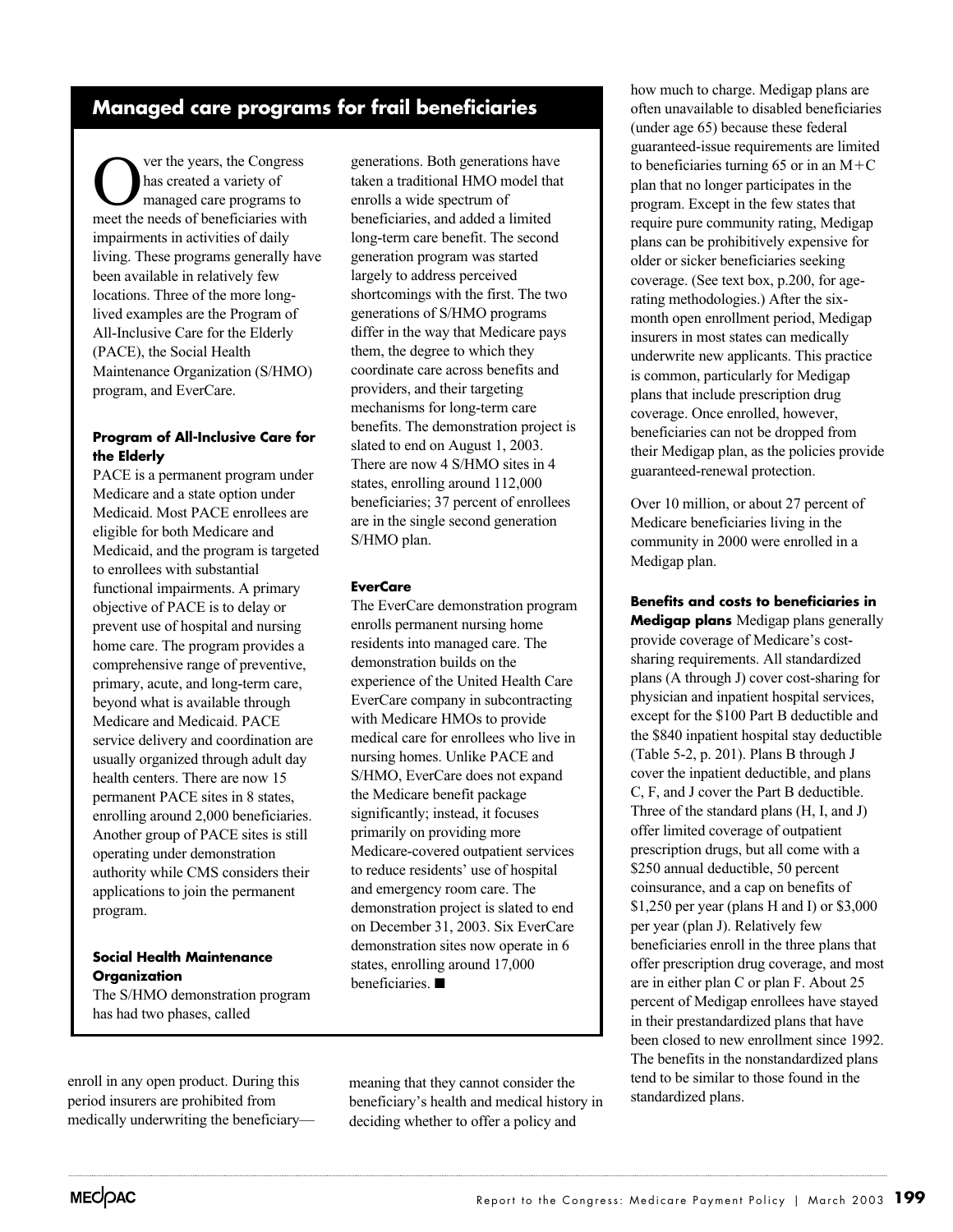# **Medigap age-rating**

enerally, insurance<br>
companies use three<br>
methods to determ<br>
prices or rates for their pla companies use three different methods to determine the prices, or rates, for their plans, based on the age of the enrollee:

- **Pure community rating**: All enrollees in the same geographic area pay the same premium, regardless of age.
- **Issue-age rating**: Enrollees pay premiums based on their age when their policy was first issued to them.
- **Attained-age rating**: Enrollees pay premiums based on their current age.

State insurance rules regulate which method, or methods, insurers may use. The methods determine the relative levels of premiums beneficiaries will face as they age.

Under pure community rating, younger policyholders generally pay more than their expected costs while older policyholders pay less than their expected costs. This crosssubsidization may be desirable for older beneficiaries who may be less able to afford higher premiums tied to their expected costs. Insurers may face special challenges under community rating, however. In order to keep premiums low, insurers need to maintain an enrollee population that is balanced between older and younger policyholders as their original policyholders age. That means they need to attract a steady stream of younger beneficiaries, which usually requires keeping premiums low. If the premium is too high, younger beneficiaries may feel that they will not get good value from

a policy, and they may wait until they are older to purchase a policy or purchase a policy that is rated differently. Such delaying behavior could lead to increases in the cost of the policies.

Under issue-age rating, beneficiaries have a stronger incentive to buy a policy without delay, because the premium is based on their age when they first buy the policy. For example, if a beneficiary buys a policy at age 65, the premium will continue to be the same as that offered to new 65 year-old beneficiaries. This rating structure also provides incentives for beneficiaries to stick with a plan because in many states some of their premiums are put into a reserve to fund their higher expected costs as they age.

Attained-age rating reduces crosssubsidies between groups of younger and older beneficiaries. The premiums for younger beneficiaries will generally be lower than under any other rating structure. However, the premiums for older policyholders will be higher than under any other structure and can become prohibitively expensive for many beneficiaries.

In addition to rating by age, insurers in some states can rate by other beneficiary variables, including sex, whether or not the beneficiary smokes, and the geographic area where the beneficiary lives. Finally, if beneficiaries want to enroll in plans outside of the time periods in which they have guaranteed-issue rights, plans in the majority of states may underwrite them, charging more for beneficiaries with certain health conditions or denying coverage.  $\blacksquare$ 

The average premium for individual Medigap insurance across all plan types standardized and nonstandardized—was \$129 per month in 2001. The average premium for plan F, the most common standardized plan option, was \$122 per month; premiums for standardized plans that include outpatient prescription drug coverage ranged from \$119 for plan H to \$196 for plan J. Medigap premiums vary considerably by state.<sup>12</sup> Premiums also vary substantially according to the age of the beneficiary and the rating methodology used (see text box at left). For example, policies for older beneficiaries in attained-age rated policies may cost considerably more than policies that use issue-age or pure community rating.

#### **Medicare Select plans**

The Medicare Select program began as a demonstration in the early 1990s and was made permanent in 1998. Medicare Select policies are Medigap policies that cover more of the cost-sharing when beneficiaries use network providers. From the beneficiaries' point of view, a Medicare Select policy is exactly the same as a Medigap policy when they use a network provider, but coverage is not as complete as with a comparable Medigap plan when they use non-network providers. In exchange for giving up some coverage for non-network providers, the Select policies usually have lower premiums than comparable Medigap policies.13 Insurers are able to offer these less-expensive products because providers agree to accept rates lower than Medicare's in order to participate in the network. Because Medicare continues to pay its share of the claims from Select members, the reductions really are in the form of waiving all or part of the beneficiary cost-sharing.

Current Medicare regulations, however, have allowed these cost-sharing reductions only for hospital services. The Office of Inspector General (OIG) of the



<sup>12</sup> For further discussion of Medigap products and reasons behind the variation in premiums, see Appendix B in MedPAC's Report to the Congress: Assessing Medicare Benefits, June 2002.

<sup>13</sup> GAO found that in 1999 the average annual premium for a Select plan was more than \$200 lower than the average premiums for non-Select plans (General Accounting Office July 2001).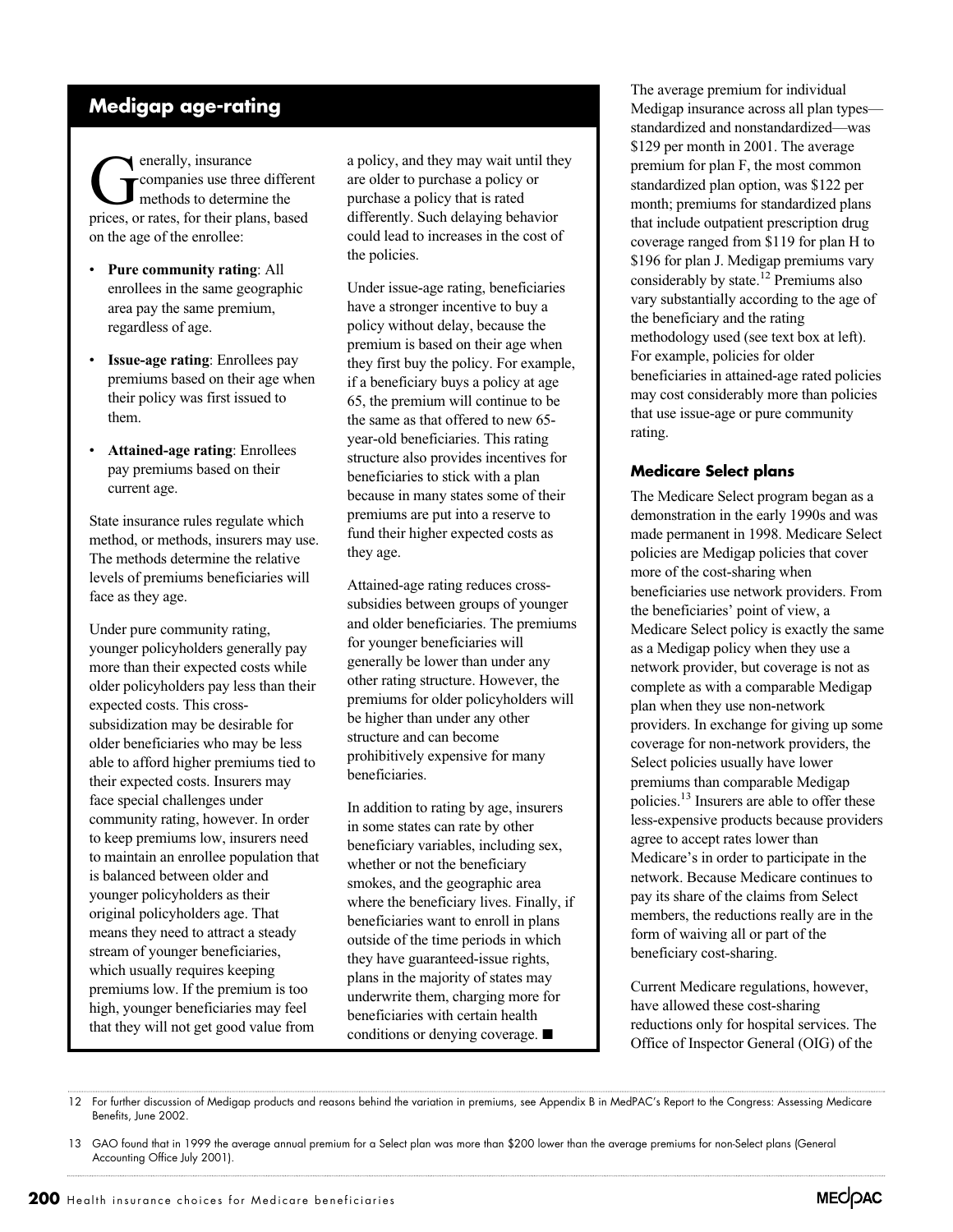**TABLE 5-2**

#### **Benefits, enrollment, and average premiums in standardized Medigap plans, 2001**

|                                     | Standardized Medigap plan |       |       |       |       |       |       |       |       |       |
|-------------------------------------|---------------------------|-------|-------|-------|-------|-------|-------|-------|-------|-------|
| Benefits, enrollment, and premiums  | A                         | В     | c     | D     | Е     | F     | G     | H     | н     |       |
| <b>Cost sharing</b>                 |                           |       |       |       |       |       |       |       |       |       |
| Part A hospital coinsurance         |                           |       |       |       |       |       |       |       |       |       |
| 365 additional hospital days        |                           |       |       |       |       |       |       |       |       |       |
| Part B coinsurance                  |                           |       |       |       |       |       |       |       |       |       |
| Blood products                      |                           |       |       |       |       |       |       |       |       |       |
| Part A deductible                   |                           |       |       |       |       |       |       |       |       |       |
| Part B deductible                   |                           |       |       |       |       |       |       |       |       |       |
| Skilled nursing facility copayments |                           |       |       |       |       |       |       |       |       |       |
| Part B balance billing              |                           |       |       |       |       |       |       |       |       |       |
| <b>Additional benefits</b>          |                           |       |       |       |       |       |       |       |       |       |
| Foreign travel                      |                           |       |       |       |       |       |       |       |       |       |
| Home health care                    |                           |       |       |       |       |       |       |       |       |       |
| Preventive medical care             |                           |       |       |       |       |       |       |       |       |       |
| Prescription drugs                  |                           |       |       |       |       |       |       |       |       |       |
| Enrollment                          | 11%                       | $9\%$ | 23%   | 6%    | 3%    | 37%   | 3%    | 2%    | 3%    | 4%    |
| Average monthly premium             | \$91                      | \$102 | \$117 | \$114 | \$108 | \$122 | \$121 | \$119 | \$170 | \$196 |

Note: Percentages do not sum to 100 because of rounding.

Source: Medicare Payment Advisory Commission analysis of 2001 Medicare Supplemental Exhibits from the National Association of Insurance Commissioners.

Department of Health and Human Services (HHS) had ruled that Part B providers could not waive cost-sharing without violating anti-kickback rules. Studies of Medicare Select found that the program was limited because plans could not include physicians in their networks, which kept them from any real possibility of saving money through managing care (Lee et al. 1997). The OIG has now proposed regulations that would allow physicians and suppliers to waive Part B cost-sharing if they participate in a network. If physicians are willing to accept lower total Medicare payments to participate, then insurers might be able to pass along savings in the form of lower premiums. Network creation may also allow plans to pursue managed care objectives within their networks. In any event, if this regulatory change allows insurers to lower premiums on Select plans, they may become a more attractive option for beneficiaries.

**Benefits and costs to beneficiaries in Medicare Select plans** Select benefits are the same as Medigap benefits except that beneficiaries may be limited in their choice of providers. For the most part, the premiums are lower because the insurers get lower rates from network providers. More than one million Medicare beneficiaries are enrolled in Select plans.

#### **Employer-sponsored retiree plans**

The most common form of supplemental coverage is employer-sponsored insurance, which covers 33 percent of noninstitutionalized Medicare beneficiaries. Some of these beneficiaries have access to employer-sponsored coverage in their current jobs or through a spouse's employer, but the majority receive coverage as part of their retiree benefit packages. While some employers enroll their retirees in M-C or other

managed care plans, most of the plans wrap around the Medicare benefit package.

While employer-sponsored insurance has been the largest source of supplemental coverage, it has been declining. Over the past decade, the proportion of employers offering retiree health coverage has declined, even during the strong economy of the late 1990s.

A nationally representative survey of public and private employers with 500 or more employees found that 23 percent offered health coverage to Medicareeligible retirees in 2001, down from 40 percent in 1994 (Mercer 2002). The declines have accelerated in recent years: The percentage of firms with 200 or more workers offering coverage to retirees over age 65 declined by 10 percentage points between 1999 and 2001. The same survey found that the percentage of small firms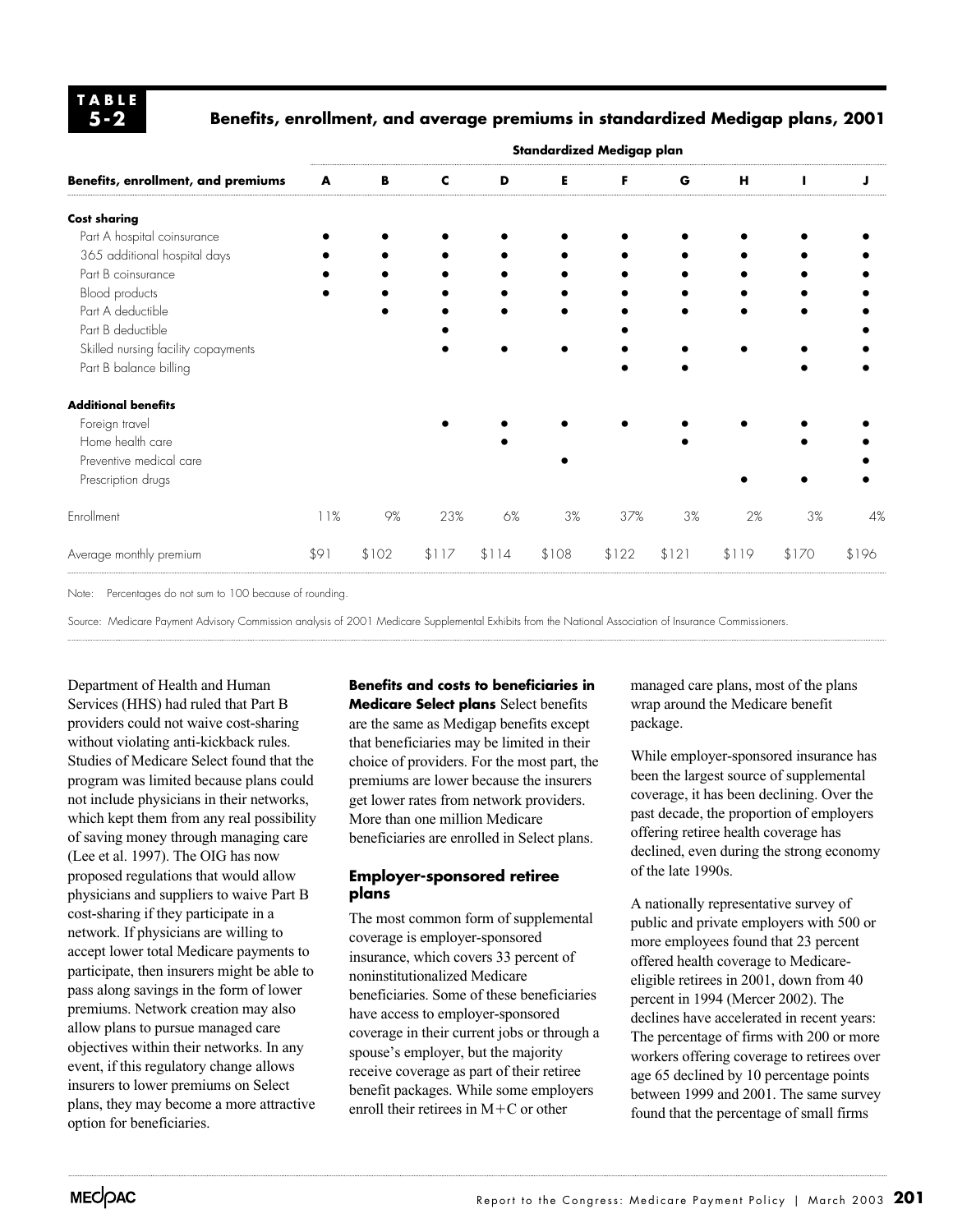# **Federal programs that provide supplemental coverage to retirees**

Three Federal programs provide supplemental coverage to retirees.

#### **Department of Defense supplemental health benefits**

The National Defense Authorization Act for Fiscal Year 2001 created the program TRICARE For Life (effective October 1, 2001) to wrap around Medicare benefits. TRICARE For Life provides supplemental coverage for military personnel and retirees enrolled in Medicare. Approximately 1.5 million people are eligible for this benefit. The 2001 National Defense Authorization Act also created a new prescription drug benefit that provides eligible Medicare beneficiaries with the same pharmacy benefit enjoyed by military personnel not eligible for Medicare. Medicare beneficiaries who meet the eligibility criteria are automatically enrolled in TRICARE and in the pharmacy benefit program, with no application process.

TRICARE covers virtually all of Medicare's cost-sharing requirements, including deductibles and coinsurance for inpatient and outpatient services. It provides unlimited coverage for inpatient hospitalizations and skilled nursing facility stays, with beneficiaries responsible for 20 to 25 percent coinsurance for stays beyond the normal Medicare-covered allowance. The program also offers a comprehensive prescription drug benefit that gives beneficiaries the option of obtaining prescription drugs at no cost from military treatment facilities or with only nominal copays from any pharmacy. In general, for most Medicare-covered services, Medicare will pay first and TRICARE will pay the beneficiaries' remaining out-ofpocket expenses. If beneficiaries have

other sources of coverage, TRICARE pays after the other sources have paid. The program includes a \$3,000 annual out-of-pocket limit (Politi 2002).

To be eligible for TRICARE, beneficiaries must pay the Medicare Part B premium but are not required to pay any additional premium. Eligible beneficiaries include uniformed service retirees (including retired guard and reservists) who served at least 20 years in the military, family members of uniformed service retirees (including widows/widowers), and certain former spouses of uniformed service retirees, if they were eligible for TRICARE before age 65.

#### **Department of Veterans Affairs health benefits**

In 2003, an estimated 3.3 million beneficiaries will be enrolled in the Department of Veterans Affairs (VA) health care system (Congressional Budget Office 2002). For individuals who qualify, the VA program provides generous benefits at little or no charge to the beneficiaries, including broad coverage of most inpatient and outpatient services; preventive care; and prescription drug coverage. The VA program has become increasingly popular in recent years, with more than 1 million new enrollees in the past 5 years. The growth has been fueled largely by elderly veterans seeking prescription drug coverage (Simmons 2002).

To receive health care from the VA system, veterans generally must be enrolled with the VA. (Though disabled veterans do not have to enroll, the VA encourages them to enroll formally to help the agency's planning and resource allocation process.) Veterans are enrolled subject to

available appropriated funds, based on a priority system of eligibility categories, with veterans with serviceconnected disabilities rated 50 percent or higher accepted first. Veterans deemed unable to make copayments for their treatment are given higher priority than others who do not have serviceconnected disabilities and who agree to pay copayments. To qualify based on inability to defray the costs of their care, veterans must supply the VA with income and net worth information, which is compared to a financial threshold. Enrollment is reviewed each year. Those in the lowest priority group pay the Medicare hospital deductible for the first 90 days of care during any 365-day period, and one-half of the Medicare deductible for each additional 90 days of hospital care, as well as a \$10 per day charge for each hospital day. This group is also responsible for copayments for most outpatient care.

Outpatient pharmacy services are provided free to eight categories of veterans (subject to available VA funds), based on service-connected disability and other special needs criteria; others pay a fixed copayment (\$7 per prescription in 2002). For most priority groups, there is also an annual cap on copayments for drugs, including both prescription and over-the counter medications and supplies dispensed by a VA pharmacy (\$840 in 2002); those in the lowest priority group who are responsible for copayments for other health services are not protected by the cap (Department of Veterans Affairs 2002).

#### **The Federal Employees Health Benefits Program (FEHBP)**

In addition to providing employmentbased group insurance to active federal workers, FEHBP provides group

*(continued next page)*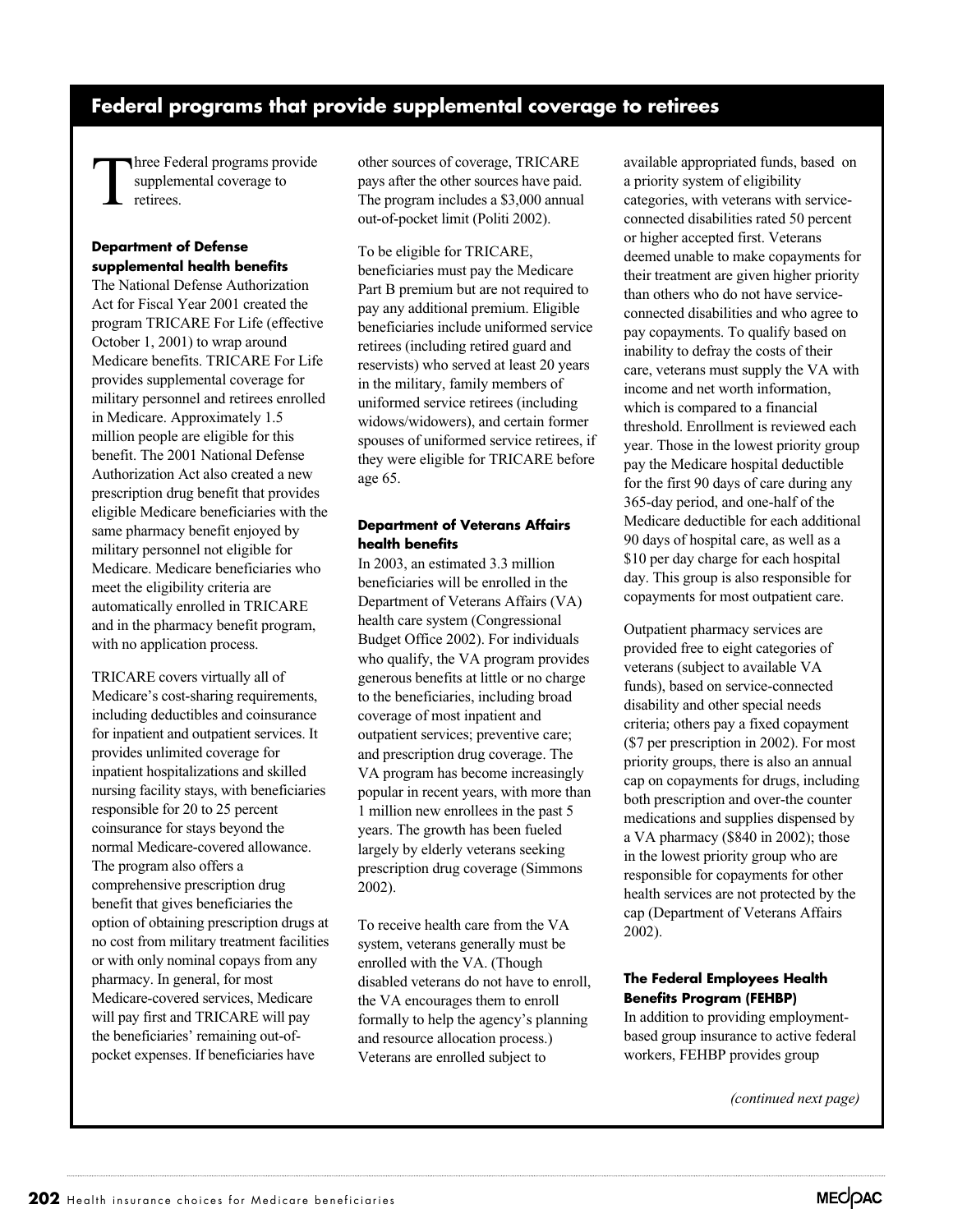# **Federal programs that provide supplemental coverage to retirees (continued)**

insurance to federal retirees. About 31 percent of the 8.3 million people covered by FEHBP are retired, and 1.8 million (21 percent) are enrolled in Medicare (Quayle, 2003). FEHBP offers retirees a range of commercial health plans, including both national

and local fee-for-service plans, preferred provider organizations, pointof-service plans, and managed care plans. The benefits included in the plans, when coordinated with Medicare FFS, are generally comparable to those of retiree health insurance supplements

(those employing 3–199 workers) offering retiree health coverage fell from 9 percent in 2000 to 3 percent in 2001 (Henry J. Kaiser Family Foundation, Commonwealth, HRET 2002). Few, if any, employers have added health coverage for Medicare-eligible retirees (Mercer 2002).

These declines generally affect future, rather than current, retirees. In 2001, 5 percent of large employers had plans that covered only current retirees, or those hired before a certain year (Mercer 2002). Employers also have increased the number of years of service required to qualify for retiree health benefits (Watson Wyatt Worldwide, 2002). Most of the impact of this change has yet to be felt. It is not apparent in current coverage trends, but will appear gradually over time as today's workers, who have less-generous employer contributions or no retiree health benefits at all, begin to retire (General Accounting Office May 2001).

Not only has the number of firms offering coverage to their retirees declined, but those firms that offer coverage have been scaling back on drug benefits and

increasing retirees' premium contributions. Among firms that offer retiree health benefits, 32 percent increased cost-sharing for prescription drugs, and 53 percent increased retirees' share of the premium between 1999 and 2001. About 36 percent of large employers have capped their contributions towards retiree coverage for either current or future retirees (Hewitt Associates, LLC  $2001$ ).<sup>14</sup>

Special attention is often paid to federal retiree health programs, but they are essentially employer-sponsored plans.<sup>15</sup> (See text box at left.)

**Benefits and costs to beneficiaries in employer-sponsored retiree plans** The average premium paid for employersponsored health insurance by new retirees over age 65 was \$79 per month in 2002, up 20 percent from 2001 (Henry J. Kaiser Family Foundation, Hewitt Associates 2002). About 20 percent of employers providing coverage do not require new retirees to pay a premium. Currently, benefits provided by employersponsored plans tend to be

offered by other large public- and private-sector employers—i.e., they generally fill in Medicare cost-sharing, plus offer some additional coverage for preventive care, routine physicals, and prescription drugs.  $\blacksquare$ 

comprehensive. Almost all retiree plans (96 percent of those issued by large firms) provide some coverage for prescription drugs (Henry J. Kaiser Family Foundation, Hewitt Associates 2002). Further, about 90 percent of the plans that cover prescription drugs have no upper limit on that coverage. Although we do not have specific information on required cost-sharing for hospital or physician services, the average retiree with coverage has an out-of-pocket cap of \$1,500 per year for all covered service (Henry J. Kaiser Family Foundation, Hewitt Associates 2002).

#### **Medicaid**

In 2000, about 11 percent of beneficiaries living in the community were enrolled in the federal/state Medicaid program which supplemented their Medicare coverage. Medicaid offers several levels of supplemental coverage to eligible lowincome beneficiaries. In addition, some low-income individuals who do not meet all of the requirements for dual eligibility receive Medicaid coverage for part or all of their Medicare premiums or costsharing requirements.<sup>16</sup>

14 These caps were put in place to limit employers' future liability for retiree health insurance. Employers began setting caps in the early 1990s in response to the Financial Accounting Standards Board's approval of Financial Account Statement No. 106 in 1990. It required employers to report annually on their current and future retiree health benefit liabilities and include them on their balance sheets, beginning with fiscal years after December 15, 1992. The Governmental Accounting Standards Board Statement No. 34 makes a similar requirement for state and local governments, which is now being phased in.

15 Health benefits for retirees receiving care through the Indian Health Service (IHS) are an exception. For Native American and Alaska Native beneficiaries, the IHS is the primary payer. The IHS does not technically "supplement" Medicare; rather, it provides a wide range of health services, some of which are paid for by Medicare. About 60,000 Medicare beneficiaries were served by 47 IHS or tribal-operated hospitals in 2001. Since the passage of BIPA in 2000, Medicare reimburses IHS for services in hospitals and skilled nursing facilities, and also pays for services of physicians and nonphysician practitioners furnished in hospitals and ambulatory clinics. Noncovered services are provided by the IHS. Services may be provided through provider-based or freestanding tribal federally qualified health centers, hospitals, ambulatory care centers, or individual practitioners employed by the IHS. Native Americans and Alaska Natives using IHS health care may also be eligible for Medicaid benefits (Health Care Financing Administration April 10, 2001).

16 The Balanced Budget Act of 1997 (Public Law 105–33) allowed states to pay providers the lower of Medicare's cost-sharing requirements or the states' Medicaid rates, although providers are not permitted to charge beneficiaries the difference. In 1999, only 16 states reimbursed providers for the full amount of Medicare's cost-sharing requirements (Nemore 1999).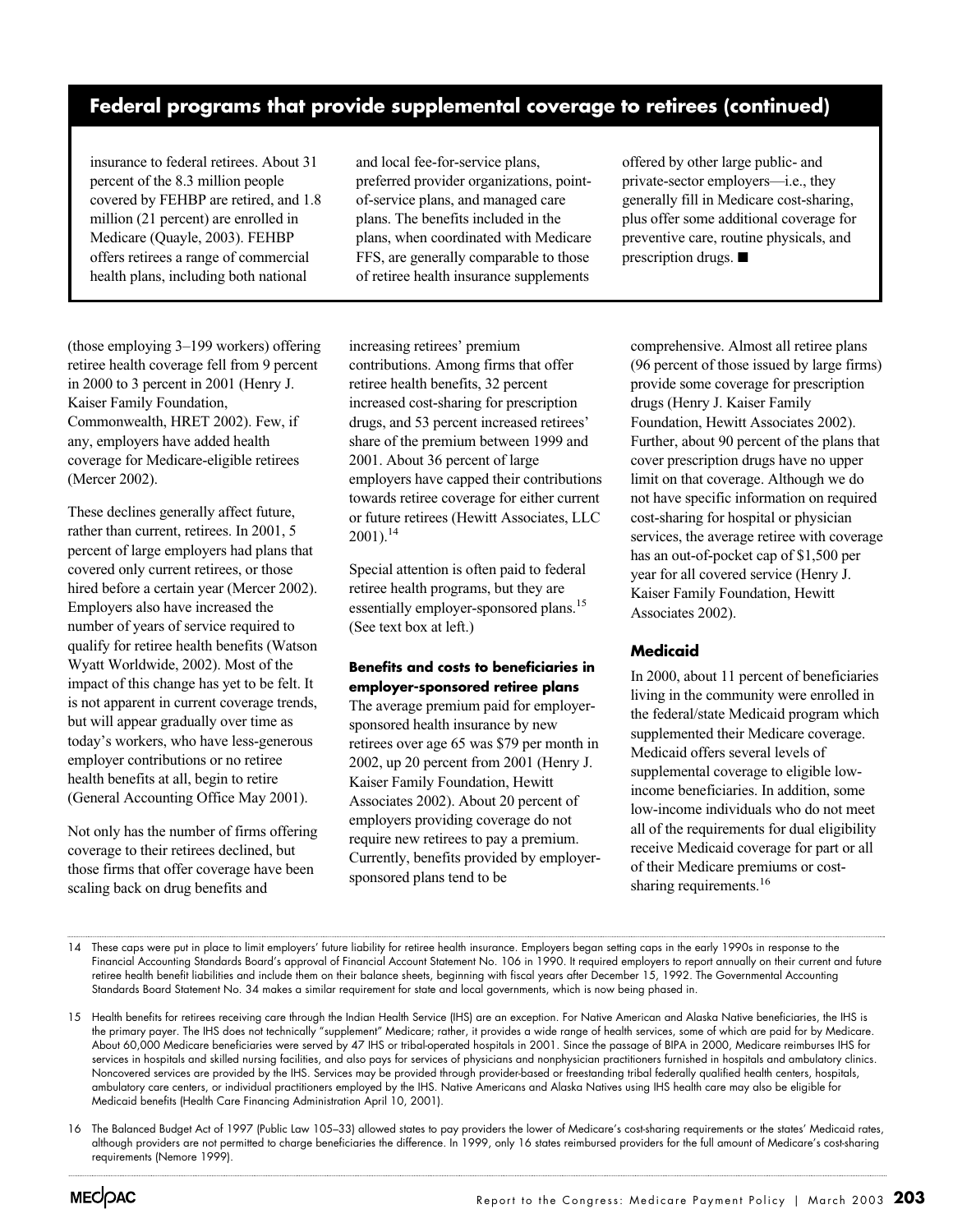## **Medicaid benefits available to Medicare beneficiaries not eligible for full Medicaid benefits**

Several mandatory Medicaid<br>programs pay beneficiaries<br>Medicare premiums or cost<br>sharing requirements programs pay beneficiaries' Medicare premiums or costsharing requirements:

- **Qualified Medicare Beneficiary (QMB) program**. Under the QMB program, states pay Medicare's premiums, deductibles, and coinsurance for all beneficiaries whose income is at or below 100 percent of the federal poverty level and whose assets are at or below twice the Supplemental Security Income limit. In providing coverage for Medicare premiums or cost-sharing, QMB coverage resembles a Medigap plan C or plan F (covering most of Medicare's cost-sharing requirements without providing additional benefits).
- **Specified Low-Income Medicare Beneficiary (SLMB) program**. Under the SLMB program, states pay the Medicare Part B premium for beneficiaries with incomes between 100 percent and 120 percent of poverty.
- **The Qualifying Individuals-1 (QI-1) program.** Under the QI-1 program, states pay the Part B premium for beneficiaries with incomes between 120 and 135 percent of poverty. Because the QI-1 program's federal funding is limited, assistance is available on a first-come, first-served basis (General Accounting Office 1999).

Although Medicaid's premium and cost-sharing assistance programs are defined by federal law, states have discretion in how they implement these programs (Nemore 1999).  $\blacksquare$ 

The benefit package for Medicare beneficiaries who are fully eligible to receive Medicaid (dual-eligible beneficiaries) is one of the most comprehensive of all Medicare supplemental options. The vast majority of dual-eligible beneficiaries do not pay premiums for Medicare or Medicaid, and any cost-sharing requirements are generally nominal (see text box above). In addition, dual-eligible beneficiaries generally receive a comprehensive prescription drug benefit through Medicaid.<sup>17</sup>

Despite the generosity of benefits available to dual-eligible beneficiaries, participation in Medicaid by eligible Medicare beneficiaries is low in most

states. An estimated 24 percent of all noninstitutionalized beneficiaries are eligible for or enrolled in one of the Medicaid programs. However, fewer than half of those eligible to receive Medicaid assistance actually do (Laschober and Topoleski 1999).

Common explanations for the low participation rate include lack of knowledge of the programs, the stigma associated with Medicaid, and barriers to enrollment (such as a complex application process). Beneficiaries commonly believe that Medicaid is for only "poor people" and that applying could put their estates at risk (General Accounting Office 1999). Medicare beneficiaries who are eligible

but not enrolled in Medicaid are more likely to be 80 years or older, married, and otherwise insured (through Medicare managed care or private supplemental insurance) than are enrolled beneficiaries (Laschober and Topoleski 1999). The way a state implements its Medicaid programs also affects participation rates. In 1999, more than half of states did not use a simplified enrollment application; more than three-quarters of states did not provide outreach materials in languages other than English; and about two-thirds of states did not make eligibility screening tools available to outside agencies, clinics, or senior centers (Nemore 1999). Other research has shown that enrollment in Medicaid is higher in states that have more generous Medicaid programs (Pezzin and Kasper 2002).<sup>18</sup>

In 1999, the proportion of Medicare beneficiaries classified as dual eligible varied by state, ranging from a high of almost 28 percent in Mississippi and Tennessee to less than 8 percent in Arizona, Idaho, and Utah (Ellwood and Quinn 2002). Compared with the rest of the eligible Medicare population, dualeligible beneficiaries tend to be disproportionately female (63 percent versus 55 percent), over age 85 (18 percent versus 10 percent), and members of racial or ethnic minority groups (38 percent versus 14 percent) (CMS 2002).

# **Medicare beneficiaries and health plans in the marketplace**

In this section, we describe constraints on Medicare beneficiaries' choices in the health insurance marketplace, and examine Medicare beneficiaries' actual choices and satisfaction. We then look at the health insurance marketplace from the perspective of the health plans that serve Medicare beneficiaries.

17 Some low-income beneficiaries who do not qualify for Medicaid receive assistance for the purchase of outpatient prescription drugs through Medicaid 1115 waivers. The programs can involve considerable cost-sharing.

<sup>18</sup> The measures of state Medicaid program generosity were based on the percentage of state Medicaid long-term care expenditures allocated to home and communitybased care (HCBC), and on Medicaid per capita expenditures per elderly enrollee on HCBC waiver programs designed to help beneficiaries remain in the community and avoid being institutionalized.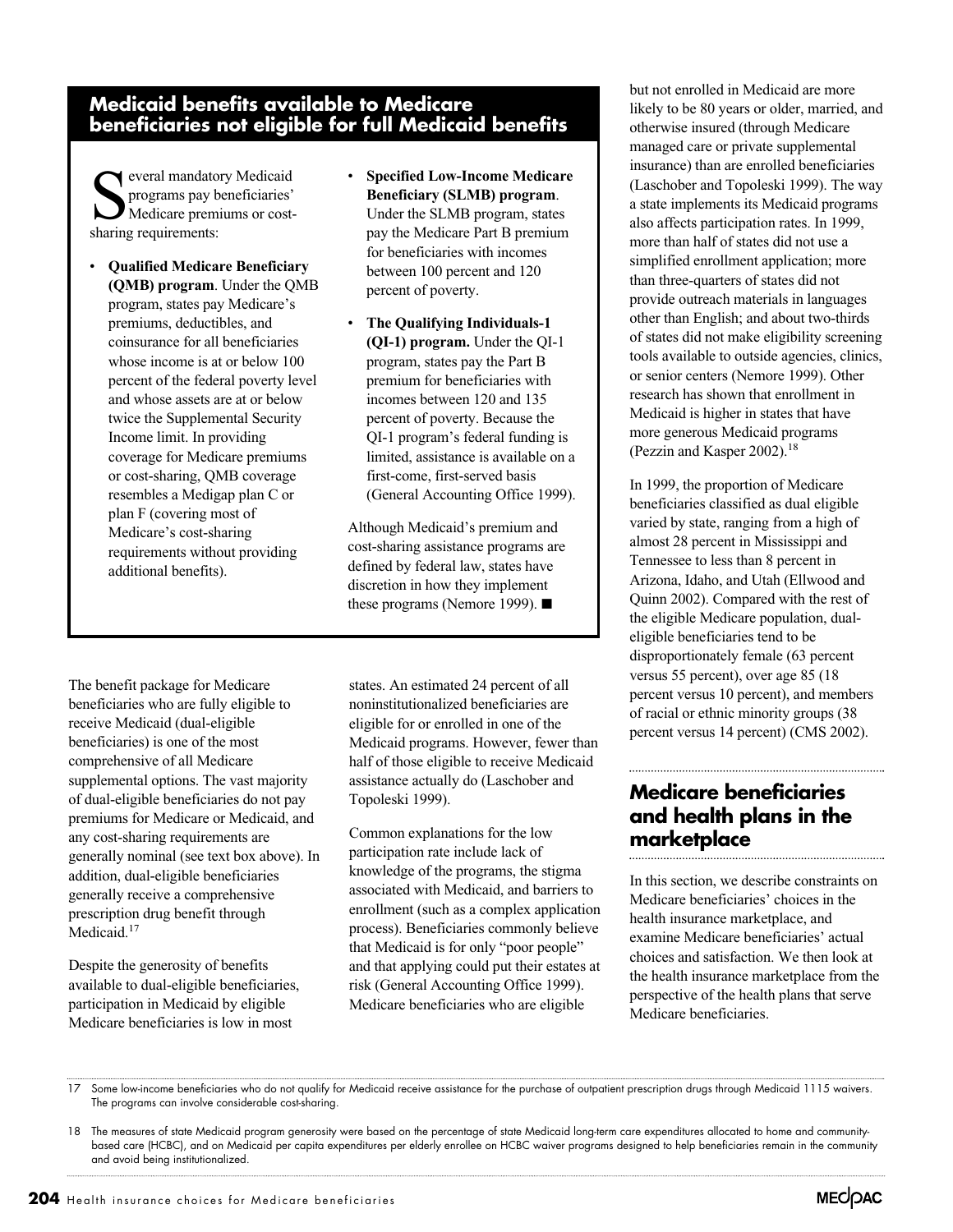#### **Medicare beneficiaries**

When viewed at the national level, the health insurance market for Medicare beneficiaries appears to offer many choices, including whether to enroll in an M-C plan, or whether, or how, to supplement Medicare FFS. As we have discussed, however, the availability of options varies tremendously depending on each beneficiary's geographic location, work history, income, health care needs, and other factors. Beneficiaries may not be able to afford some of the health insurance coverage options available to them, especially the options with the broadest scope of benefits. Beneficiaries' coverage options are constrained not only by availability of the  $M+C$  plans described above but also by factors such as underwriting restrictions on Medigap policies for some beneficiaries, financial resources, and by what is available to them in employer-sponsored supplemental insurance programs. Beneficiaries' preferences and health care needs may also affect the extent to which they are willing to change providers or health plans, or are interested in considering options at all.

As noted above, statutory provisions allow for a 6-month period of open enrollment for all of the standardized Medigap options for beneficiaries entering the Medicare program at age 65, and (for a subset of plans) for beneficiaries affected by the withdrawal of M-C plans from their market area. Beneficiaries entitled to Medicare by reason of disability do not have this federal guaranteed access to Medigap until they reach age 65 and may therefore be denied coverage.19 Beneficiaries who want to enter the Medigap market after the open enrollment period ends may be subject to underwriting based on age or health condition, depending on state law. Further, many states allow insurers to rate policies based on beneficiaries' ages.

Some beneficiaries, particularly those who have existing health care problems or are older, may have only a small number of policies open to them and those policies may not be affordable.

For beneficiaries with employer- or unionsponsored retiree health insurance, choices among insurance alternatives may also be constrained. Employers may not offer Medicare managed care options. In 2002, about half of all large employers offered a Medicare managed care option (Henry J. Kaiser Family Foundation, Hewitt Associates 2002). Employers who do offer Medicare managed care may be able to take advantage of the supplemental benefits offered by the plans, lowering their own costs. This may lead some employers to require higher premiums for retiree benefits that supplement Medicare FFS, and lower premiums for managed care options. In fact, while many employers do not offer M+C options, those who do offer them play an important role in the M-C market. Unpublished CMS data from 2002 show that 18 percent of M-C enrollees were in employer or union-sponsored groups (Zarabozo 2003).

The ability to pay for insurance to supplement Medicare is clearly a limiting factor for some beneficiaries. Research has generally shown that the main reason people choose to join M-C plans is to obtain better benefits for less cost than they can get from Medicare plus private supplemental insurance (Gold 2000; Young and Mittler 2002). A survey of beneficiaries conducted in 2000 by Mathematica Policy Research, Inc. (MPR) showed that the majority of beneficiaries who had no supplemental insurance (Medicaid or private) reported that supplemental insurance was too expensive or that they could not afford it (Gold and Mittler 2001). Analyses reported in MedPAC's June 2002 report show that beneficiaries with incomes

below 200 percent of poverty are more than twice as likely as higher-income beneficiaries to go without any form of supplemental insurance (MedPAC June 2002).

Beneficiaries' decisions about health plans and supplemental insurance also reflect their health care needs and preferences. Choice of a doctor, access to specialists, or a desire to stay with the same doctor may be particularly important to people with health care problems and longstanding relationships with particular providers. For many, coverage for services not covered by traditional Medicare—notably prescription drugs—is critically important. For some, particular details of plan offerings (e.g., provisions related to dental services, hearing aids or eyeglasses, or particular aspects of plan drug formularies) may be important.20

Finally, some research suggests that many Medicare beneficiaries are not highly motivated to make choices about their insurance coverage. MPR's 2000 survey of beneficiaries found that most beneficiaries (in both FFS and M-C plans) did not give serious thought to options for insurance coverage. Only 14 percent thought seriously about options or actually changed plans, and, of those, more than one-third were either new beneficiaries (who had to make a choice) or beneficiaries who switched from one M-C plan to another. Of those who did not consider options seriously, by far the most common reason offered (65 percent of respondents) was "I like what I have" (Gold et al. 2002). Other research suggests that retirees may be less likely than younger workers to make decisions about health insurance options based primarily on cost, in part because of concerns that retirees—especially those with health care problems—may have about changing doctors (Buchmueller 2000; Strombom et al. 2002).

19 Some states require guaranteed issue and/or community rating on some or all plans (requiring insurers to charge the same premium to all insured persons, regardless of age or health status) for disabled Medicare beneficiaries.

<sup>20</sup> As plans have revised or scaled back additional benefits, the array of benefits, cost-sharing arrangements, and exclusions can become very complicated. According to one study that compared options for actual plans in two cities, "differing plan packages make it nearly impossible to compare plans on costs" (Dallek and Edwards 2001).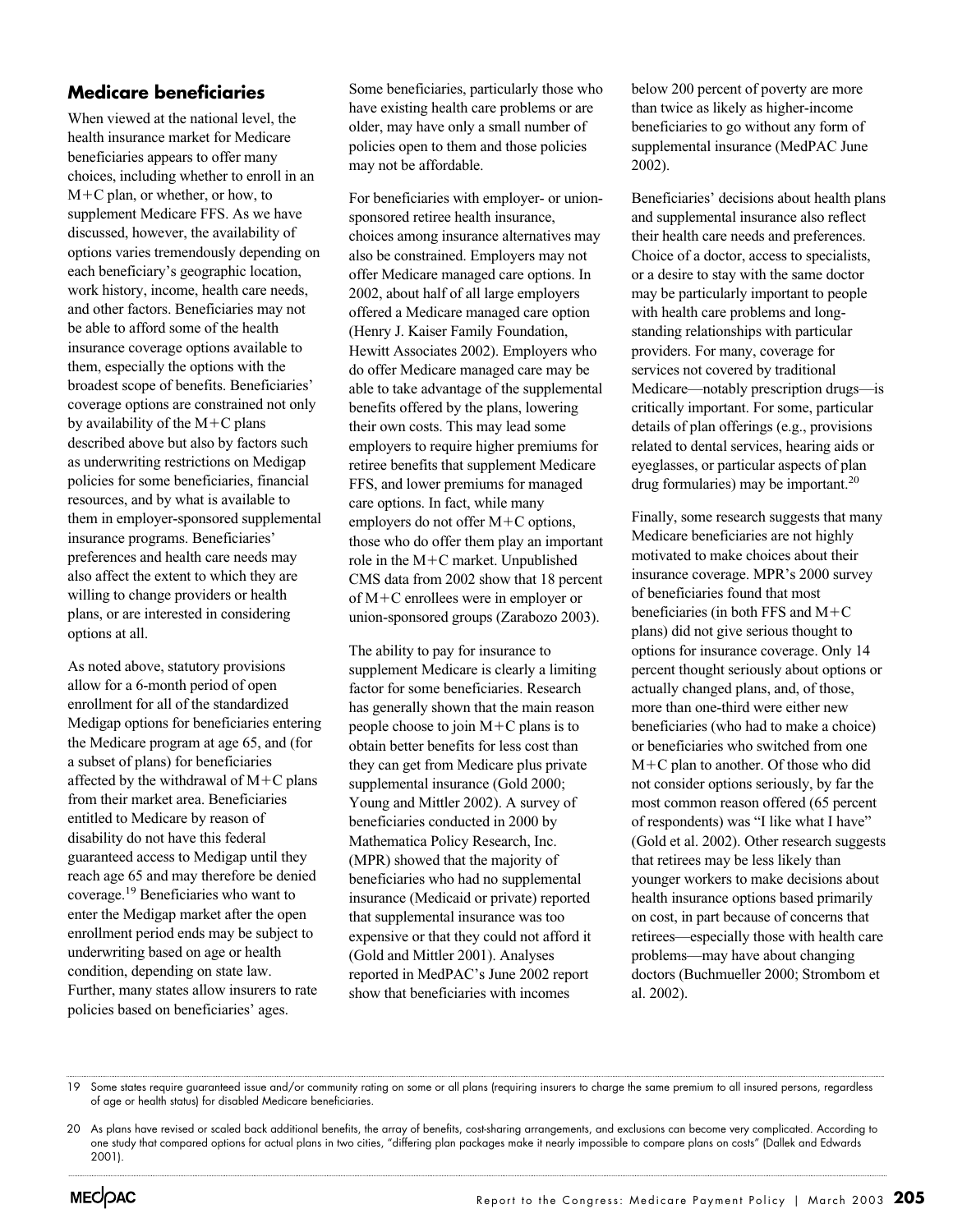#### **Insurance choices made by Medicare beneficiaries**

Although Medicare beneficiaries' insurance choices have been shaped by a variety of constraints, the resulting system of multiple insurance coverage has, for the most part, provided supplemental coverage for most beneficiaries. MedPAC analysis shows that only 9.3 percent of Medicare beneficiaries living in the community had traditional FFS Medicare coverage only for most of the year in 2000.

Note, however, that figures on the types of supplemental insurance held by Medicare beneficiaries are based on survey data available only through the year 2000. Because some M-C plans have withdrawn and some employers have reduced retiree benefits, these estimates of coverage may not accurately reflect beneficiaries' current insurance coverage.21 MedPAC's analysis of the 2000 Medicare Current Beneficiary Survey (MCBS) Cost and Use file shows that about one-third of all beneficiaries living in the community have employersponsored supplemental insurance, and nearly 30 percent of beneficiaries have purchased Medigap (Table 5-3).

Analysis of choices about health care options also suggests that Medicare beneficiaries are particularly interested in obtaining prescription drug coverage when it is available. CMS data show that when plans offer a choice in benefit design, most beneficiaries in those plans choose to pay the higher premium for the packages that include drug coverage (Zarabozo 2002).

**TABLE 5-3**

#### **Sources of additional coverage by selected beneficiary characteristics, 2000**

|                        |                                                                         | <b>Percent distribution</b>                |                      |                 |                             |       |                         |  |
|------------------------|-------------------------------------------------------------------------|--------------------------------------------|----------------------|-----------------|-----------------------------|-------|-------------------------|--|
|                        | <b>Percent of</b><br><b>beneficiaries</b><br>living in the<br>community | <b>Employer-</b><br>sponsored<br>insurance | Medigap<br>insurance | <b>Medicaid</b> | Medicare<br>managed<br>care | Other | <b>Medicare</b><br>only |  |
| All beneficiaries      | 100.0%                                                                  | 32.0%                                      | 27.0%                | 11.6%           | 18.3%                       | 1.8%  | 9.3%                    |  |
| Age                    |                                                                         |                                            |                      |                 |                             |       |                         |  |
| Under 65               | 13.6                                                                    | 27.2                                       | 5.0                  | 34.4            | 9.7                         | 3.2   | 20.5                    |  |
| $65 - 69$              | 23.9                                                                    | 35.6                                       | 23.0                 | 7.4             | 21.0                        | 1.9   | 10.9                    |  |
| $70 - 74$              | 22.2                                                                    | 34.1                                       | 30.2                 | 7.3             | 19.7                        | 1.7   | 7.1                     |  |
| 75-79                  | 19.0                                                                    | 32.3                                       | 33.0                 | 8.4             | 19.4                        | 1.3   | 5.6                     |  |
| $80 - 84$              | 12.1                                                                    | 30.9                                       | 35.4                 | 8.0             | 19.4                        | 1.1   | 5.2                     |  |
| $85+$                  | 9.2                                                                     | 25.4                                       | 38.1                 | 10.2            | 17.2                        | 1.8   | 7.3                     |  |
| Income status          |                                                                         |                                            |                      |                 |                             |       |                         |  |
| Below poverty          | 15.9                                                                    | 9.8                                        | 13.9                 | 46.2            | 12.0                        | 2.2   | 15.9                    |  |
| 100 to 125% of poverty | 10.3                                                                    | 15.3                                       | 23.6                 | 22.6            | 19.8                        | 3.1   | 15.0                    |  |
| 125 to 200% of poverty | 22.1                                                                    | 27.7                                       | 30.9                 | 6.2             | 21.6                        | 2.3   | 11.4                    |  |
| 200 to 400% of poverty | 33.0                                                                    | 42.5                                       | 28.4                 | 1.1             | 20.5                        | 1.5   | 5.9                     |  |
| Over 400% of poverty   | 18.4                                                                    | 46.6                                       | 32.9                 | 0.6             | 15.0                        | 0.8   | 4.1                     |  |
| Residence              |                                                                         |                                            |                      |                 |                             |       |                         |  |
| Urban                  | 76.1                                                                    | 33.7                                       | 23.0                 | 10.5            | 22.9                        | 1.6   | 8.1                     |  |
| Rural                  | 24.9                                                                    | 26.7                                       | 39.8                 | 12.8            | 3.9                         | 2.6   | 13.1                    |  |
|                        |                                                                         |                                            |                      |                 |                             |       |                         |  |

Note: Income status is defined in relationship to the poverty level in 2000 (\$8,259 if living alone and \$10,419 if living with a spouse). Urban includes beneficiaries in metropolitan statistical areas (MSAs). Rural includes beneficiaries living outside MSAs. Beneficiaries according to the type of coverage they held for at least six months of the year.

Source: MedPAC analysis of 2000 Medicare Current Beneficiary Survey, Cost and Use file.

21 A large share of the beneficiaries who no longer have Medicare managed care coverage probably now have Medigap plans. Data from 2000 suggest that Medigap enrollment is increasing as managed care enrollment declines. A 1999 survey found that 75 percent of beneficiaries who were involuntarily disenrolled from M-C plans, and did not join a different managed care plan, found a different source of supplemental coverage (Barents 1999). The benefits offered may not have been as rich as in their M-C plans, however, or the premiums may have been higher. If we assume that people disenrolled from the M-C market between 1999 and 2002 obtained supplemental coverage in the same proportions as the survey respondents reported, then the fraction of beneficiaries with no additional coverage has grown from 9 percent in 1999 to an estimated 11 percent in 2002. These are MedPAC estimates based on the distribution in 1998, the change in Medicare managed care enrollment between 1998 and 2002, and the survey results regarding the sources of supplemental coverage obtained by those who lost their M-C plan. Note that this estimate of uncovered beneficiaries may be conservative. One survey of beneficiaries conducted in 2000 found that 17 percent had no supplemental coverage at the time of the survey (Gold and Mittler 2001).

**206** Health insurance choices for Medicare beneficiaries

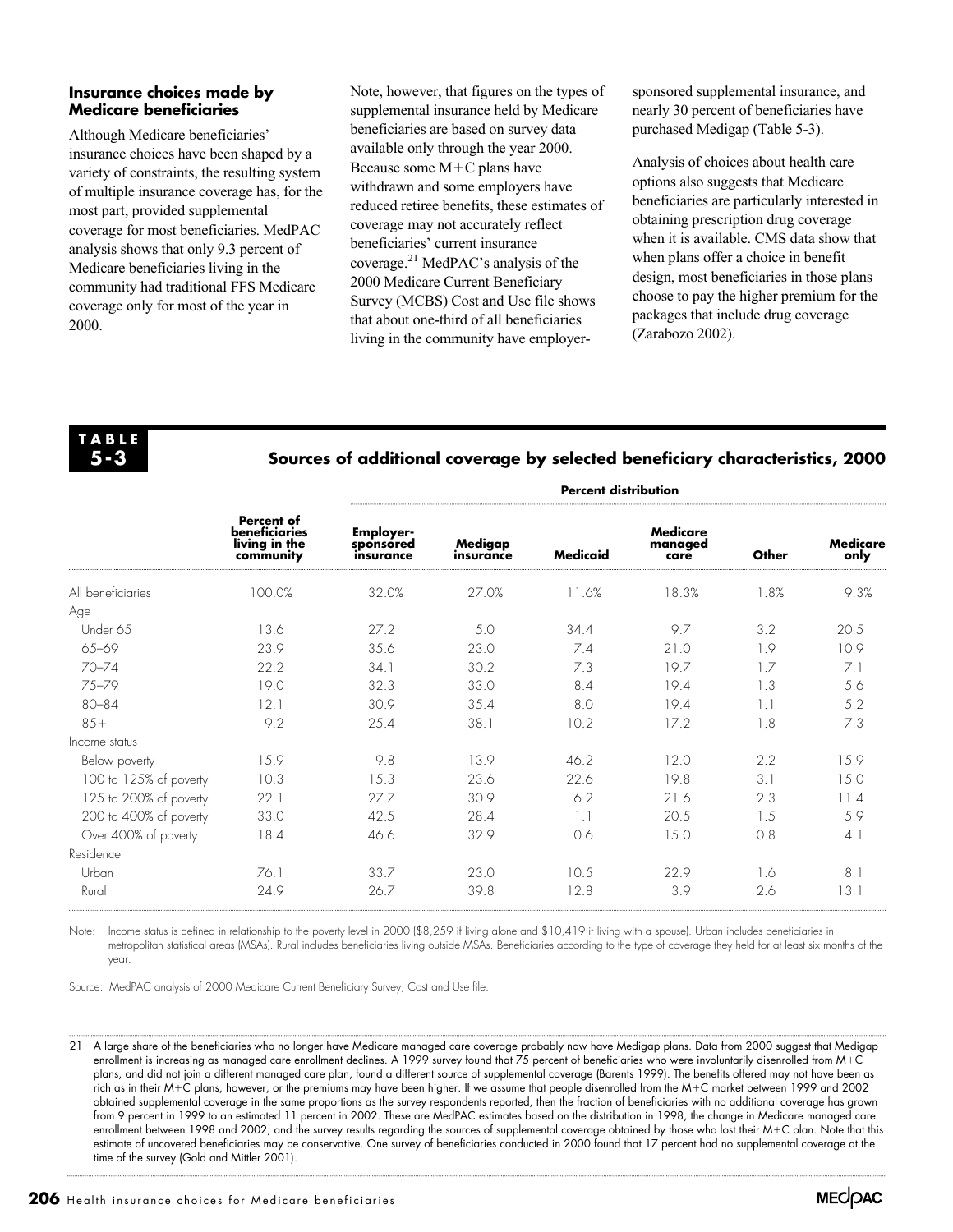#### **Medicare beneficiaries' satisfaction with their plan choices**

Most Medicare beneficiaries report that they are satisfied with their health coverage. A survey of beneficiaries conducted in 2000 found that 61 percent of all beneficiaries in fee-for-service (with or without supplemental coverage) and 69 percent of beneficiaries enrolled in M-C plans rated the value of their current coverage as excellent or very good, and 86 percent of FFS and 90 percent of M-C beneficiaries would recommend their plans to a friend (Gold et al. 2001). Data from a 2002 insurance industry-sponsored survey indicated that 89 percent of respondents were satisfied or very satisfied with their Medigap coverage, and 76 percent said that, considering the premiums they were paying, their policies were a good or excellent value. According to this same survey, over 80 percent said they would recommend Medigap coverage to a friend or relative turning 65 and enrolling in Medicare (Young 2002).

CMS has devoted significant resources to the development of programs to monitor beneficiaries' experiences and satisfaction with Medicare options. The ongoing Consumer Assessment of Health Plans Survey (CAHPS) was first fielded in 1998 to obtain information from beneficiaries in M-C plans. CMS is now also fielding a version of CAHPS designed to obtain comparable information from beneficiaries in the traditional FFS Medicare program.<sup>22</sup>

Data from the M-C CAHPS have consistently shown that beneficiaries generally report high levels of satisfaction with their health plans and with the health care they receive. In 1999, across 69 MSAs for which data were analyzed, 79.7 percent of M-C enrollees gave their

plans an overall rating of 8 or more out of a possible 10 (Lake and Rosenbach 2001). These scores, however, differed significantly across the geographic regions in the first three years of the survey<sup>23</sup> (Goldstein et al. 2001; Zaslavsky et al. 2000).

Comparing data from the FFS and  $M+C$ CAHPS raises conceptual and methodological issues. The FFS sample includes beneficiaries with various types of supplemental coverage, and those without any supplemental insurance. The M-C sample reflects the nature of the current M-C market—the beneficiaries who are included in the sample are those who have access to, and have chosen to enroll in, M-C plans. This means that there are some significant differences in the populations included in either the FFS or M-C samples across geographic areas. There are few (or no)  $M+C$  options in some areas, the FFS CAHPS sample includes people who might have, if given the opportunity, chosen to be in an  $M+C$ plan.

Despite these caveats, however, the CAHPS surveys do provide an important insight: A large proportion of all beneficiaries are quite satisfied with Medicare and with their own health insurance coverage. Unpublished data from both the M-C and Medicare FFS CAHPS and the disenrollment survey indicate in general there is a relatively high level of satisfaction with Medicare regardless of the plan model in which beneficiaries are enrolled. A large proportion of all beneficiaries rate their health care and Medicare a "10," on a scale of "10" on composite measures constructed by CMS. Beneficiaries in poorer health, however, give Medicare lower ratings overall (Bernard et al. 2003). The data also suggest that  $M+C$ 

beneficiaries with health problems may be less satisfied than beneficiaries enrolled in the traditional FFS Medicare program: The disparities between the satisfaction ratings of people in fair or poor health and the ratings of people in excellent or very good health were greater for those enrolled in M-C than for those enrolled in the traditional FFS Medicare program (Table 5-4). There are also differences across individual measures included in the composite ratings.24

#### **Changes that Medicare beneficiaries would like to see in insurance offerings**

Beneficiary and advocacy organizations' concerns about available insurance options can be divided into four categories: the adequacy and cost of benefits and coverage, the stability of plans and plan offerings, the complexity of the options available, and the equity in choices across markets.

• **Benefits and costs.** The single greatest concern among beneficiary advocates is coverage of prescription drugs. Major beneficiary organizations have called for the addition of prescription drug coverage to the basic Medicare package (AARP 2002). Some advocates also believe that the addition of a drug benefit under Medicare would help to stabilize the M-C market, because Medicare payments to plans for covered benefits would relieve the plans from at least some portion of the rapidly increasing costs of prescription drugs. More generally, advocates are concerned about increases in out-ofpocket costs incurred by beneficiaries, both for uncovered services and for premiums—

<sup>22</sup> These surveys are very large, and can be used to compare enrollees' reports about their health plans and health care experiences at the plan level, as well as within and across states and metropolitan statistical areas. A survey of beneficiaries who disenroll from M-C plans is also conducted each year. In addition, information on beneficiaries' views about their health plans and insurance coverage is collected in the Medicare Current Beneficiary Survey.

<sup>23</sup> The overall plan ratings have generally been higher in the Northeast and lower in the Pacific and Northwest regions (Goldstein et al. 2001).

<sup>24</sup> Analyses supplied to MedPAC by CMS indicate that among the 42 states with managed care and DC, M-C enrollees gave higher percentages of positive responses than FFS beneficiaries for 2 of the 6 indicators: "Good Communication" and "Flu Shot." For two other indicators, "Care Quickly" and "Rate Health Care," neither group had a notably higher percentage of positive responses. Generally, FFS received higher percentages of positive responses than M-C for the "Needed Care" composite and "Rate Medicare" indicator (Bennett 2003).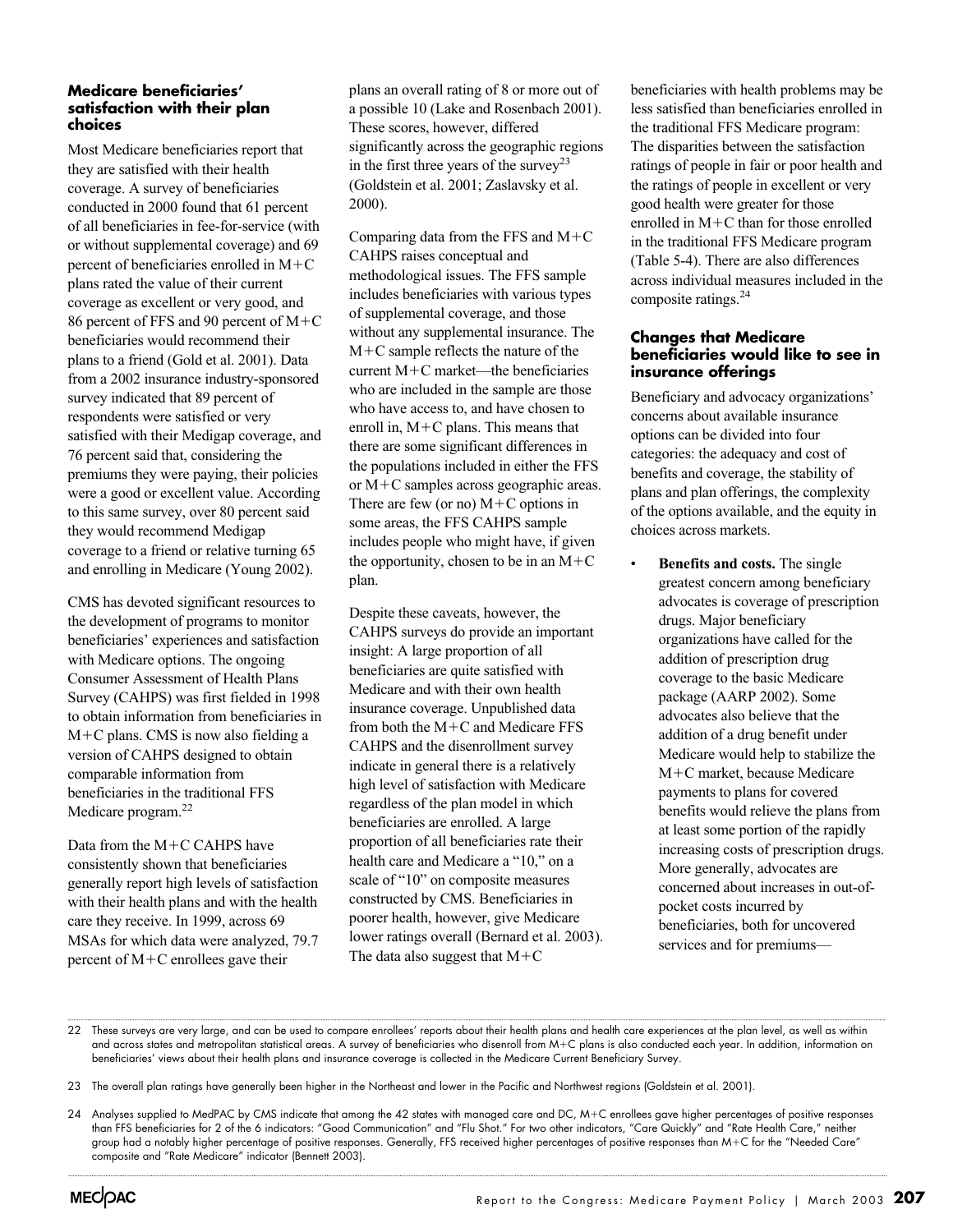#### **Consumer Assessment of Health Plans ratings of Medicare FFS and Medicare**-**Choice plans**

**Percent of beneficiaries surveyed giving answer, by perceived health status**

|                               | <b>Excellent or very good</b> | Fair or poor |  |  |
|-------------------------------|-------------------------------|--------------|--|--|
|                               |                               |              |  |  |
| Rate their health care a "10" |                               |              |  |  |
| Medicare FFS                  | $54.4*$                       | 43.7         |  |  |
| $M + C$                       | 58.9*                         | 44 2         |  |  |
| Rate Medicare a "10"          |                               |              |  |  |
| Medicare FFS                  | 49.8                          | $44.6*$      |  |  |
| $M + C$                       | 499                           | $36.5*$      |  |  |

Note: FFS (fee-for service), M-C (Medicare-Choice)

 $*$  Statistically significant differences (p  $<$  .05) between Medicare FFS and M+C.

Source: Consumer Assessment of Health Plans Surveys from CMS, Bernard et al. 2002.

particularly for the higher premiums charged by  $M+C$  plans offering supplemental benefits.

**Stability.** Beneficiaries have growing concerns about the stability of  $M+C$ options. Plan withdrawals over the past four years have caused frustration and anger among affected beneficiaries, and some beneficiaries are reportedly seeking alternative prescription drug coverage or reverting to Medigap coverage rather than enrolling in an  $M+C$  plan (Stuber et al. 2002; Young and Mittler 2002). Some advocates have proposed regulatory changes to promote greater stability, including requiring that plan/provider contracts last throughout the calendar year and be finalized prior to the open enrollment period, and requiring plans that wish to participate in  $M+C$ to commit to the program for a fixed period (e.g., three years) (Stuber et al.  $2002$ ).<sup>25</sup> Some advocates also believe

that the instability of the  $M+C$ program militates against provisions that would restrict beneficiaries from switching among plans over the course of a year.<sup>26</sup>

• **Complexity.** Changes in M+C availability, benefits, and premium costs, and the introduction of new plan options such as private FFS plans, have made the choice of insurance options more complicated. Researchers as well as advocacy groups report that beneficiaries can find it extremely difficult to sort out their options (Young and Mittler 2002; Barents 1999; Stuber et al. 2002). Specific conditions and limits of prescription drug coverage offered by M-C plans can be especially complicated and difficult to summarize in ways that are useful to beneficiaries.27 Some advocates have called for expanded education and outreach programs to help

beneficiaries understand their choices (AARP 2002). Greater standardization of M-C products to make it easier for beneficiaries to compare plan benefits and costs has also been proposed. One major beneficiary organization supports the use of standard definitions for all services covered by plans (AARP 2002).

• **Equity.** The geographic variations in health care and insurance costs that underlie the Medicare FFS system affect the insurance choices available to Medicare beneficiaries (see MedPAC's March 2002 Report to Congress). There are significant geographic differences in the Medicare+Choice options available to beneficiaries, as well as large variations in the richness of supplemental offerings and the premiums charged for these options. These variations are intertwined with cost differences for Medigap policies. Advocates view the variations as inherently unfair and as a threat to the underlying principles of equity embodied in Medicare. Some advocates believe that some of the variations, or at least some of their negative effects in terms of equity, could be reduced through standardizing benefits and through risk-adjusting payments to reduce adverse selection (Dallek et al. 2002).

#### **Health plans**

For health plans and insurers, the Medicare market presents both opportunities and frustrations. Insurers seek a dynamic environment in which a broad range of private options can meet the needs of a diverse population and where there are opportunities for profit. Plans as well as Medigap insurers believe



<sup>25</sup> The effect of requiring plans to make multiple-year commitments is a topic of debate. Some analysts believe that, rather than providing stability for beneficiaries, these provisions might deter plans from entering into contracts with Medicare.

<sup>26</sup> The lock-in provisions that were partially implemented in 2002 were delayed until 2005 in legislative provisions included in the Public Health Security and Bioterrorism Response Act of 2002 (Public Law 107-188).

<sup>27</sup> A 2002 report issued by the HHS Office of Inspector General found that "The information that HMOs provide to beneficiaries about certain elements of the drug benefit is inconsistent, incomplete, and misleading" (Department of Health and Human Services 2002).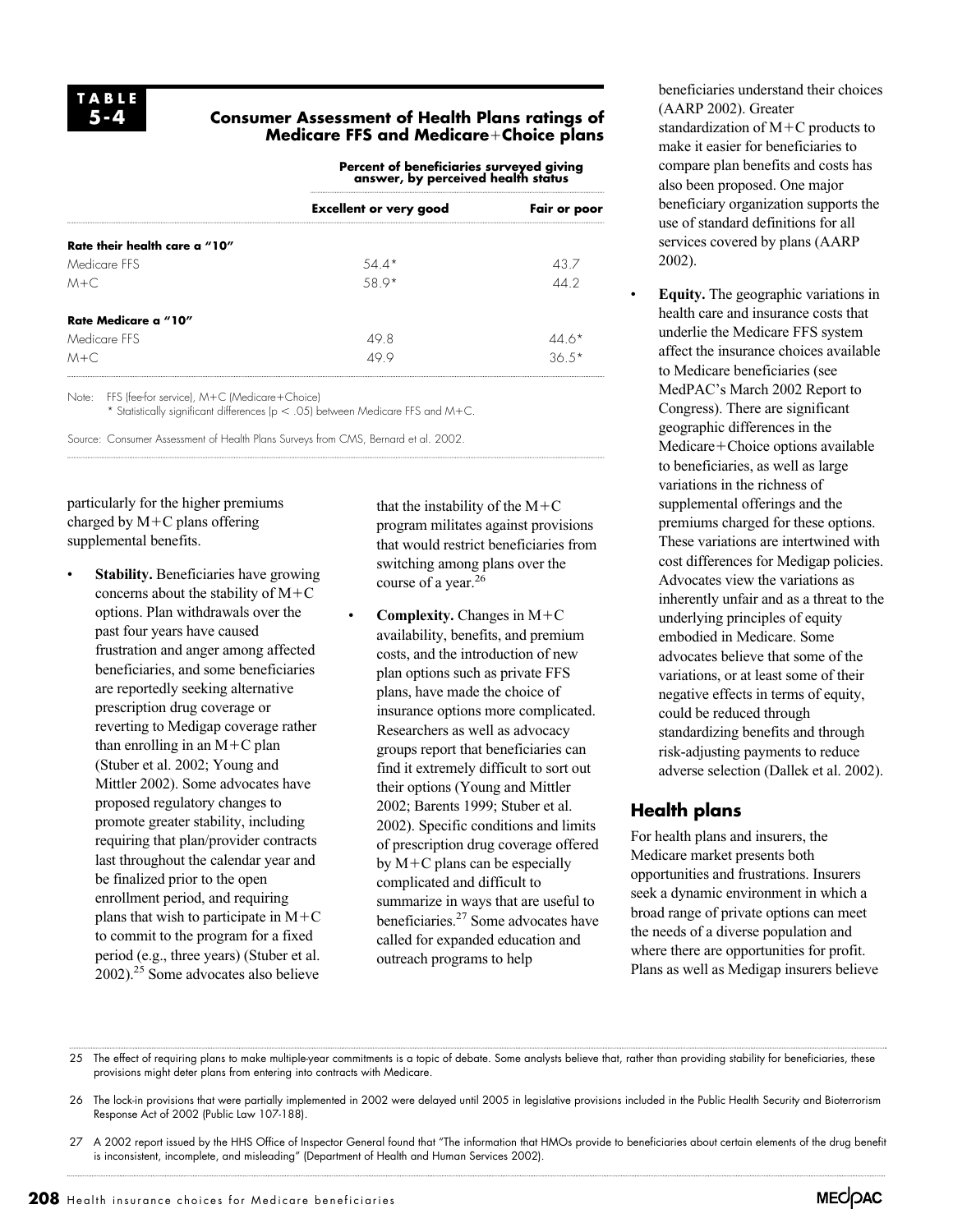that they can better serve beneficiaries if there is a "level playing field" where Medigap products can compete with other products, including M-C plans, that are currently subject to different regulations governing underwriting, guaranteed issue and renewal, community rating, and flexibility in benefit design.

#### **Plans' perspective**

From the industry's perspective, three basic problems impede the development of more successful Medicare markets: Medicare payment levels, administrative and regulatory requirements, and limits imposed by Medicare on health plans' ability to design and market new, "flexible" products.

**Medicare payment levels** Industry representatives maintain that inadequate funding is the biggest problem facing the M-C program. From their perspective, Medicare payments have to be sufficient to maintain their physician networks. In particular, plans believe that the statutory update amount, which has effectively limited plans to 2 percent increases, has failed to keep up with the increasing cost of providing Medicare and non-Medicare services. Payment updates to  $M+C$  plans in the past two years have been far lower than the increases in premiums for health plans in large employer-based markets (American Association of Health Plans [AAHP] 2002). One major industry group has called for Congress to change the payment system to one that pays Medicare plans the higher of 100 percent of local FFS costs or the current  $M+C$  rates<sup>28</sup> (Blue Cross and Blue Shield Association 2002).

#### **Administrative and regulatory requirements imposed by Medicare**

Plan representatives believe that some of the data reporting and compliance requirements imposed by Medicare are excessively complicated and expensive, and divert funds from patient care. They

also report that some of the instructions for complying with these requirements are unclear or contradictory. Plans, despite their appreciation of CMS's recent simplification efforts (see below), still have some concerns about the operation of the M-C risk-adjustment system (see Appendix A), which they believe is resource intensive and can, because of a need to correct errors, lead to delays in payments to plans (AAHP 2002).

#### **Limits imposed by Medicare on plans' ability to offer "flexible"**

**products** Plans and insurers want to be able to market more varied insurance products, including products that look more like those available to the working insured population. The managed care industry has recommended expanding the range of choices for beneficiaries by making cost contracts a permanent part of Medicare and allowing  $M+C$  plans to vary benefits and premiums within segments of service areas (AAHP 2002). Other industry representatives have urged the Congress to develop options to increase participation of PPOs in  $M+C$  as a major policy objective (Health Insurance Association of America 2002). Some Medigap insurers would like to see the standard packages modernized, or have more flexibility in offering nonstandard packages. There is widespread agreement in the insurance industry that any major restructuring of the standardized benefit forms should, however, wait until the prescription drug issue and broad reform of Medicare benefits is settled.

#### **CMS policy changes to encourage plan participation**

CMS has already taken action to address perceived problems in M-C markets, in conjunction with a major project being directed by the Secretary of Health and Human Services' Advisory Committee on Regulatory Reform. Organizational changes at CMS, including the creation of a new Center for Beneficiary Choices,

consolidate oversight responsibilities, which should improve communication with plans. CMS has also reduced the number of mandatory quality assessment activities that participating plans must conduct, and revised the processes for deeming plans to be in compliance with a variety of regulatory requirements.

The agency has also made significant changes designed to reduce the administrative burden associated with risk adjustment.29 Data collection for risk adjustment across multiple sites of care began in October 2000, but M-C plans argued that CMS's requirements for collecting and submitting the data were too burdensome. In response, the Secretary suspended collection of data from ambulatory sites in May 2001 and directed CMS to investigate alternatives. CMS worked with  $M+C$  plans, trade organizations, and physicians to develop a multiple-site model to address plans' concerns. CMS announced a preliminary version of the model on March 29, 2002. Plans began to collect diagnosis data from physician office and hospital outpatient sources in July 2002 and began submitting the data in October 2002. CMS will announce the final version of the model by March 28, 2003, and will begin using the model on January 1, 2004.

As described earlier, CMS has also initiated a new demonstration program, focused on PPOs, to foster competition in the M-C program. Medicare's PPO demonstration could be attractive to insurers for several reasons:

In some areas, the demonstration will pay more than the M-C payment rates. The demonstration will pay the maximum of the M+C rates or 99 percent of the per capita Medicare FFS spending in a county. Almost one-fourth of the beneficiaries who will have a PPO demo plan available live in counties where higher rates would be paid.

28 MedPAC has recommended that M-C rates be set equal to 100 percent of local FFS costs (MedPAC March 2002).

29 For 2004, CMS must begin using a risk adjustment system based on a model that uses data from hospital inpatient and ambulatory settings. Also, CMS is required to apply such a model to 30 percent of payments in 2004, and the agency must increase this percentage annually until it reaches 100 percent in 2007.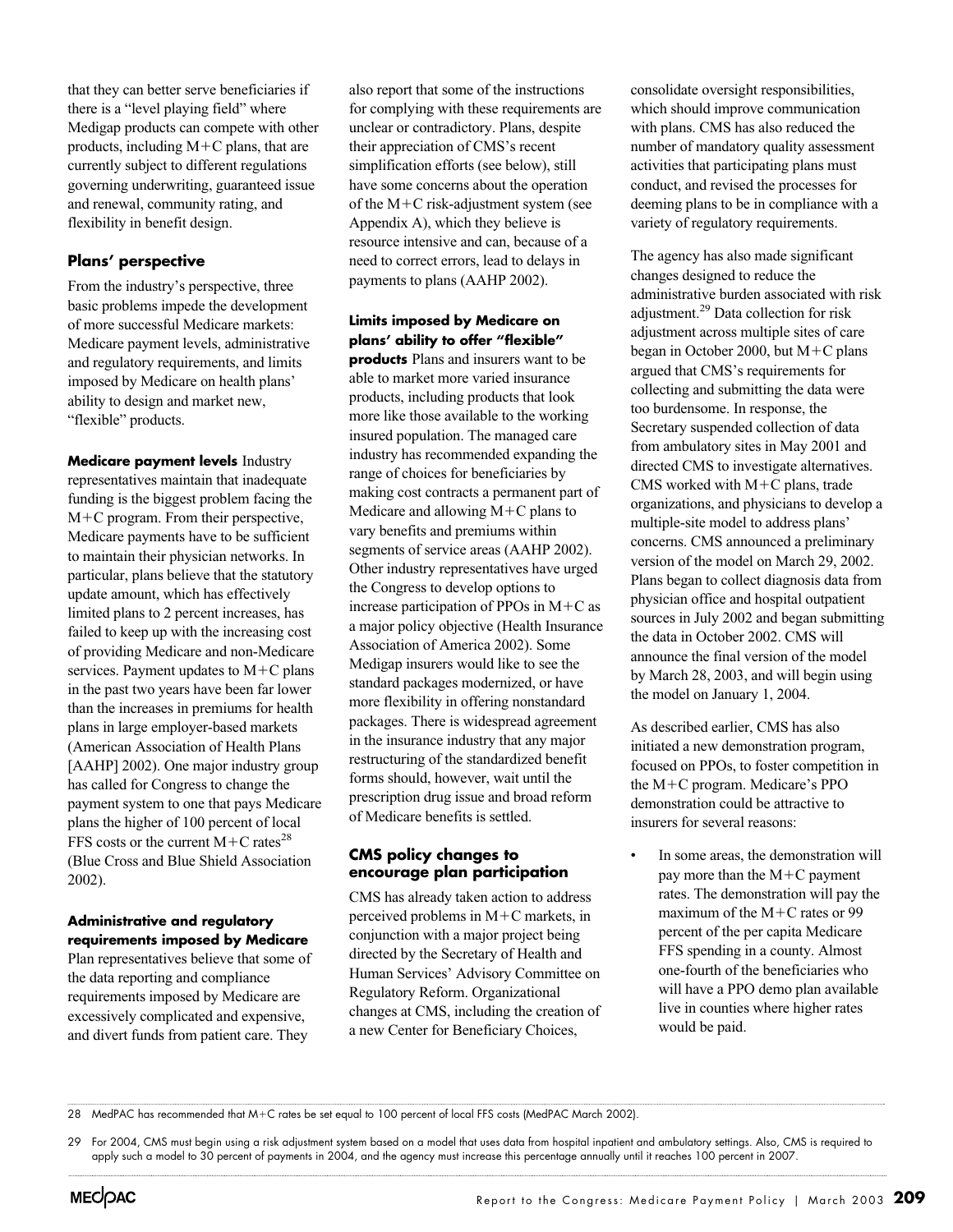- Though M+C CCPs may not set premiums and cost-sharing for the basic benefit package above a cap actuarially set at the national average for all Medicare FFS beneficiaries, PPOs in the demonstration will not be limited by this cap. Benefit consultants have stated that lifting the cap will allow plans to compete with Medigap for those beneficiaries who are willing to buy a higher-priced product.
- The demonstration allows for negotiated risk-sharing between the plan and Medicare. Details of the risk-sharing arrangements have not been released, but apparently not all of the demonstration plans are availing themselves of the option.

# **When supply and demand meet in the marketplace**

Medicare beneficiaries' demand for benefits beyond those found in the traditional FFS Medicare program has been filled by a broad spectrum of options, with varying degrees of success. Some options, such as M-C plans, primarily replace Medicare FFS while enhancing some benefits. Other options, such as Medigap, employer-sponsored supplemental, Medicaid, and VA programs, are designed only to supplement Medicare. Access to these various options depends on beneficiaries' circumstances and geographic locations.

The supply of health insurance options for Medicare beneficiaries is influenced by the overall health care marketplace. The stage of the underwriting cycle and insurance company circumstances influence the supply of plans and the premiums they charge. Also, the economic and regulatory environment influences employers' willingness to provide retiree benefits. Finally, the nature of local markets and the balance of power between plans and providers drive plan decisions to enter and remain in local

markets. In this section, we look at the interplay of supply and demand in the marketplace.

# **Beneficiary demand**

The demand for more comprehensive benefits is clear: In 2000 only 9 percent of beneficiaries in the community had just traditional FFS Medicare. But the market may be changing in the future. While employer-sponsored coverage was held by 32 percent of beneficiaries in 2000, many companies are cutting back on postretirement health coverage and eliminating it for new employees. Cost pressures will likely fuel the demand for less-expensive options for employers or options that retirees can afford on their own.

Despite the popularity of Medigap coverage—27 percent of beneficiaries had Medigap in 2000—it may be becoming less affordable for many beneficiaries, particularly when prescription drugs are part of the plan. Even those Medigap plans that include a drug benefit do not provide comprehensive drug coverage.

Medicaid provided additional coverage for 12 percent of beneficiaries living in the community in 2000. That coverage may change to some extent if state budgets come under increasing pressure. States have taken a variety of steps to limit Medicaid spending, including cutting back on prescription drug benefits, increasing cost sharing, and tightening eligibility criteria (Smith et al. 2003). A survey conducted by the National Conference of State Legislatures in late 2002 found that 16 states reported they would consider eligibility reductions for the elderly as a means of reducing their Medicaid costs in 2003 (Bureau of National Affairs 2002).

All of this potential increase in demand for more comprehensive benefits may represent an opportunity for M+C plans, other alternatives to FFS, and Medigap insurers. But those opportunities may be limited by marketplace realities.

#### **Health plan willingness to supply coverage**

Health plans will only enter the Medicare market under certain conditions. Medicare+Choice plans and other alternatives to Medicare FFS, for example, need payments that exceed their costs. If payments are set to equal those for FFS Medicare, then the other plans must lower their costs of care below those of Medicare by an amount sufficient to offset their administrative and marketing costs, plus their profits. They can do so by being more efficient (through utilization controls or disease management programs, for example), receiving discounts from providers, enrolling healthier beneficiaries, or using some combination of these actions. (If risk-adjusted payments are fully implemented and accurately capture the cost of caring for enrollees, then enrollee health status would not matter.) Alternatively, plans can enter areas where payments are set above FFS Medicare costs.

On the other hand, in the current environment M-C plans do not compete against only Medicare FFS. Instead, they compete against a combination of Medicare FFS and Medigap. To be successful, they have to deliver the same combined set of benefits for less. This challenge raises the possibility of not having to undercut Medicare FFS costs but being about equal to Medicare and less than Medigap for the additional benefits. In the past,  $M+C$  plans tried to keep premiums low or at zero because they did not think that beneficiaries were willing to pay a premium (or thought that those who were willing to do so were bad risks). Sometimes M-C plans left markets rather than adding premiums. Now that premiums for M+C have been increasing, it appears that some beneficiaries are willing to pay for their product and may be comparing M-C plans and the combination of FFS and Medigap more carefully than they may have in the past. For example, although plans in many markets have increased premiums, and decreased the value of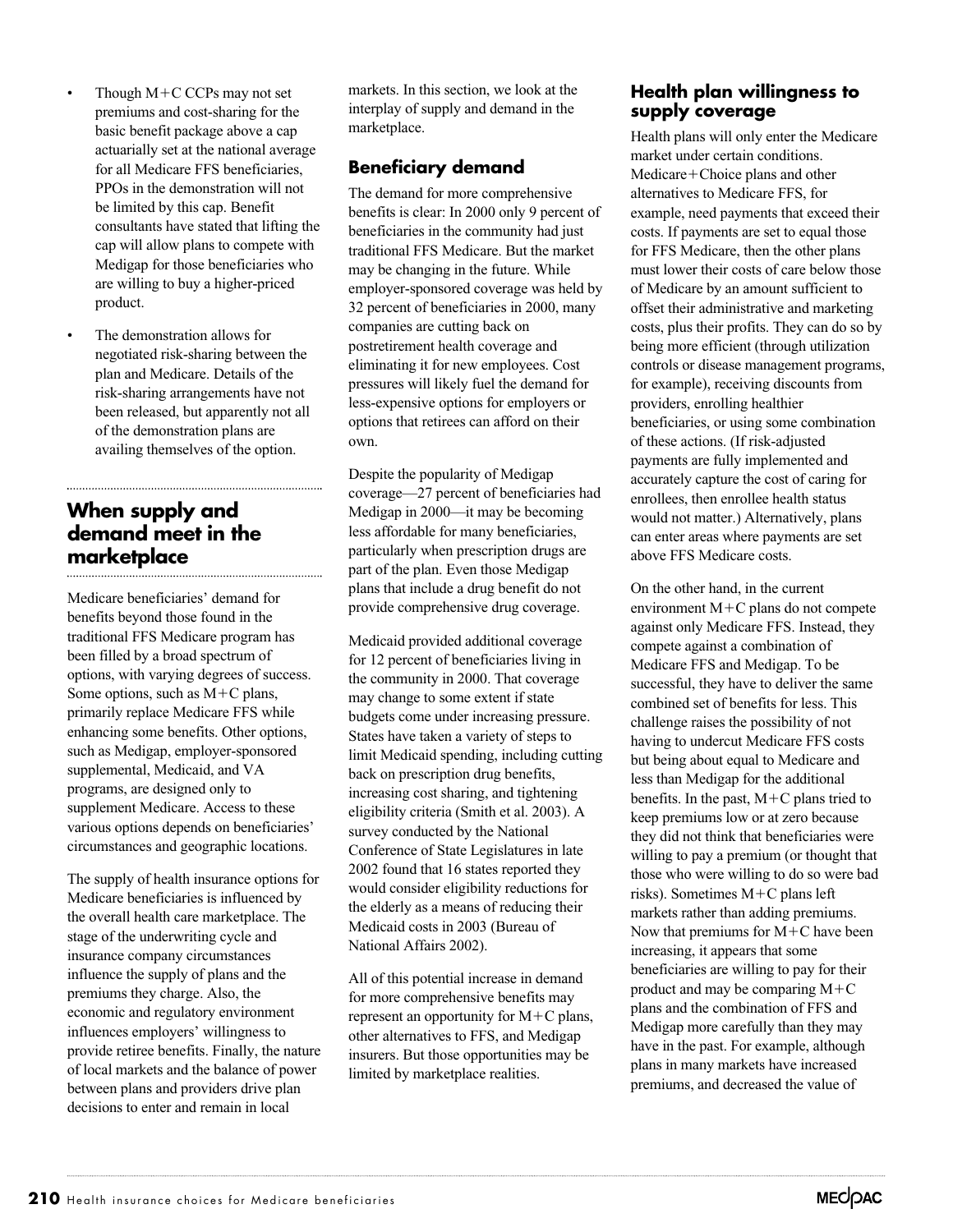additional benefits offered in the last two years, enrollment in those plans has not decreased precipitously.

Plans that supplement the basic Medicare benefit package take their lead from FFS Medicare. Medigap and employer "wraparound" plans usually depend on the Medicare programs' coverage decisions in order to determine coverage for cost sharing. The levels of cost sharing under FFS Medicare determine plan cost-sharing liability and thus the cost of the plans to beneficiaries. Also, the plans—including M-C plans that supplement the basic Medicare package—are greatly affected by regulations that determine how the supplements must interact with Medicare. This is especially true of regulations on plan marketing and rules on how the plans may integrate employer-sponsored contributions.

For network-based alternative plans, a major constraint on supply is the feasibility of putting together a network. In some areas of the country, particularly rural areas, it is very difficult to recruit providers because they are in a monopoly position and have no interest in dealing with managed care organizations. In the M-C program, this has resulted in very few MCOs entering rural areas. In California, for example, the overall penetration rate of HMOs is very high and the M-C penetration rate is 35 percent, but the participation rate in counties outside MSAs is only 1.1 percent (Gold and Lake 2002). The only M-C choices in many rural areas are non-network private FFS plans which so far have very limited membership. Network formation will also be crucial to success in expanding the Medicare Select program.

#### **National marketplace dynamics**

The Medicare alternative and supplement markets are only a small part of the larger health insurance marketplace. As such, they are not immune to larger-scale trends in the overall market. In recent years the M-C program has reflected some of those trends, including the underwriting cycle, the move to larger and looser

networks with less utilization control, and provider pushback and the decline in fullcapitation and other models of risk sharing with providers.

The underwriting cycle is a term often used by health policy analysts to describe the tendency of commercial insurance premiums to rise at a rate lower than cost increases when the market is profitable as insurers compete to increase market share, and then to rise at a higher rate as insurers try to repair profit margins and rid themselves of money-losing lines of business. This tendency has been reflected in the  $M+C$  market as plans used  $M+C$ to grow market share in the mid-1990s, in the anticipation of higher  $M+C$  profits, and then pulled back beginning in 1999 (Grossman et al. 2002).

In reaction to the anti-HMO backlash of the mid-1990s and changes in state laws, plans started to move to less-restrictive networks and less emphasis on utilization controls in commercial plans. This broadening of networks and lessening of controls moved into M-C plans as well, which further restricted plans' ability to manage underlying care and costs. In a competitive market, if costs and premiums rise in reaction to fewer restrictions, more restrictive plans may begin to once again look attractive, which may carry over into the M-C market as well.

Another larger-scale trend has been provider pushback against contract terms proposed by network plans. Providers in many markets have consolidated, increasing their market power and making it difficult to form desirable networks without them. They have also moved away from accepting risk from plans and moved to a more FFS-like relationship. In California, some plans relied heavily on the capitated risk model, and pushback from providers has caused turbulence and withdrawal from some markets (Gold and Lake 2002).

Taken together, these larger trends reveal a dynamic M-C marketplace in which plans enter and exit just as they do in other managed care markets. This entry and exit by health plans can cause

instability for Medicare beneficiaries and concern among policymakers, but it is part of the reality of competition. The Medigap market has not been particularly volatile over the last few years, however. Instead, Medigap enrollment and premiums have grown modestly.

## **Importance of local markets**

Whatever the national trends, local markets are where beneficiaries make their choices, where health care is delivered, and where insurance plans have to compete.

Beneficiaries' real choices are limited to what they perceive as acceptable and affordable. Conceptions of acceptable insurance products will vary along with beneficiary expectations in different areas of the country. For example, local employers' provision of health insurance will have an effect on their retirees' choices when they become eligible for Medicare. If a beneficiary was in an HMO when employed, belonging to an HMO as a Medicare beneficiary may be an obvious, and perhaps a preferable, choice. For a beneficiary with no experience with managed care and an attachment to a particular physician, an HMO may not be an obvious choice.

Beneficiaries' ability to afford different choices may also depend on their employment history, as well as on their income in retirement. If, for example, beneficiaries have an option that subsidizes their expenses, such as employer-sponsored wrap-around supplemental insurance or Medicaid, their demand for HMO options or Medigap may be lower than without such support. Affordability is a key determinant. In lowincome areas, the demand for pricier products may be low, unless the premiums are subsidized by former employers.

Health care providers operate in local markets as well. They frequently draw customers from specific geographic areas and sociodemographic groups. At the same time, they may have existing relationships with other providers that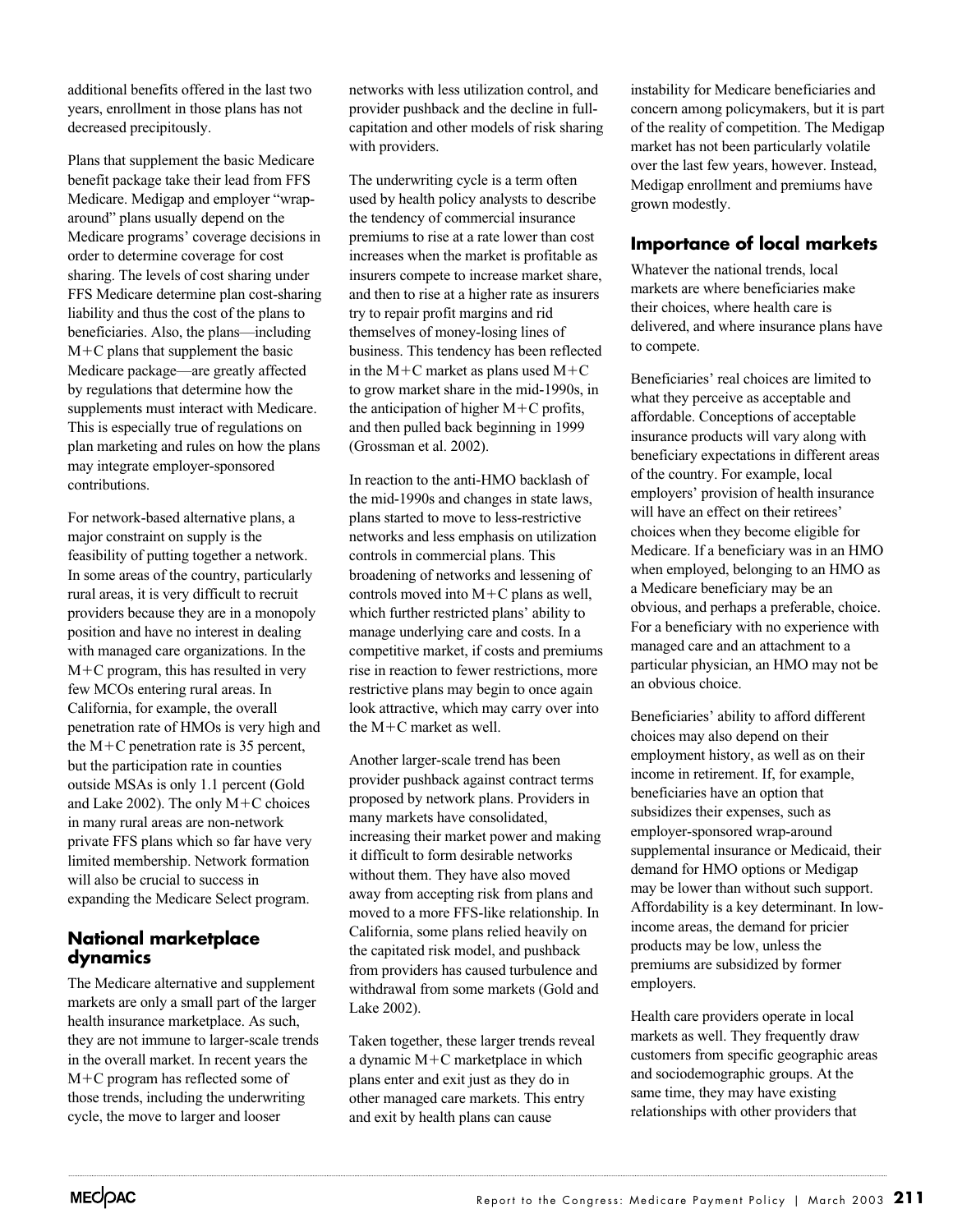influence expected practice patterns. These relationships can also influence which insurance arrangements are considered acceptable in local markets. In some areas capitated contracts with insurance plans are much more routine than in others. Therefore, products that depend on capitation may only succeed in certain areas.

Health insurers are also sensitive to local market conditions because of the regulatory environment. Most insurance is regulated at the state level. Plans judge some states to be more conducive to certain forms of insurance than others. State rating rules may also greatly affect the competition between plan types. Because Medicaid differs by state, plans that interact with Medicaid also differ by state. At a more local level, plans react to beneficiary preferences and provider

characteristics that differ by local area. For example, if there is a monopoly local provider of a service, such as a large local hospital, plans will be constrained in their contracts with that provider in ways they would not be if competing providers were available or not be able to contract at all. Plans also react to the presence of other plans. Some researchers have found that larger numbers of M-C plans competing is correlated with greater value for beneficiaries at the same cost to the program (Pizer and Frakt 2002).

To understand the choices available to Medicare beneficiaries, the individual features of local markets and how they relate to competition and market dynamics must be examined. MedPAC plans to draw on existing research on local health care markets and conduct some case

studies of actual markets to comprehend the Medigap and supplemental marketplace. We hope to use the case studies to clarify what happens in markets, and then draw some conclusions about where particular kinds of choices might be made available to Medicare beneficiaries. We might also learn that  $M+C$  payment rates, Medigap rating rules, or state assistance programs may have unintended consequences for insurance competition in some areas. Designing a national program flexible enough to support different kinds of choices in different kinds of local markets will be difficult and raise issues of equity as well. Nevertheless, it will be necessary to address these difficulties if the goal is to foster increased choice for Medicare beneficiaries.  $\blacksquare$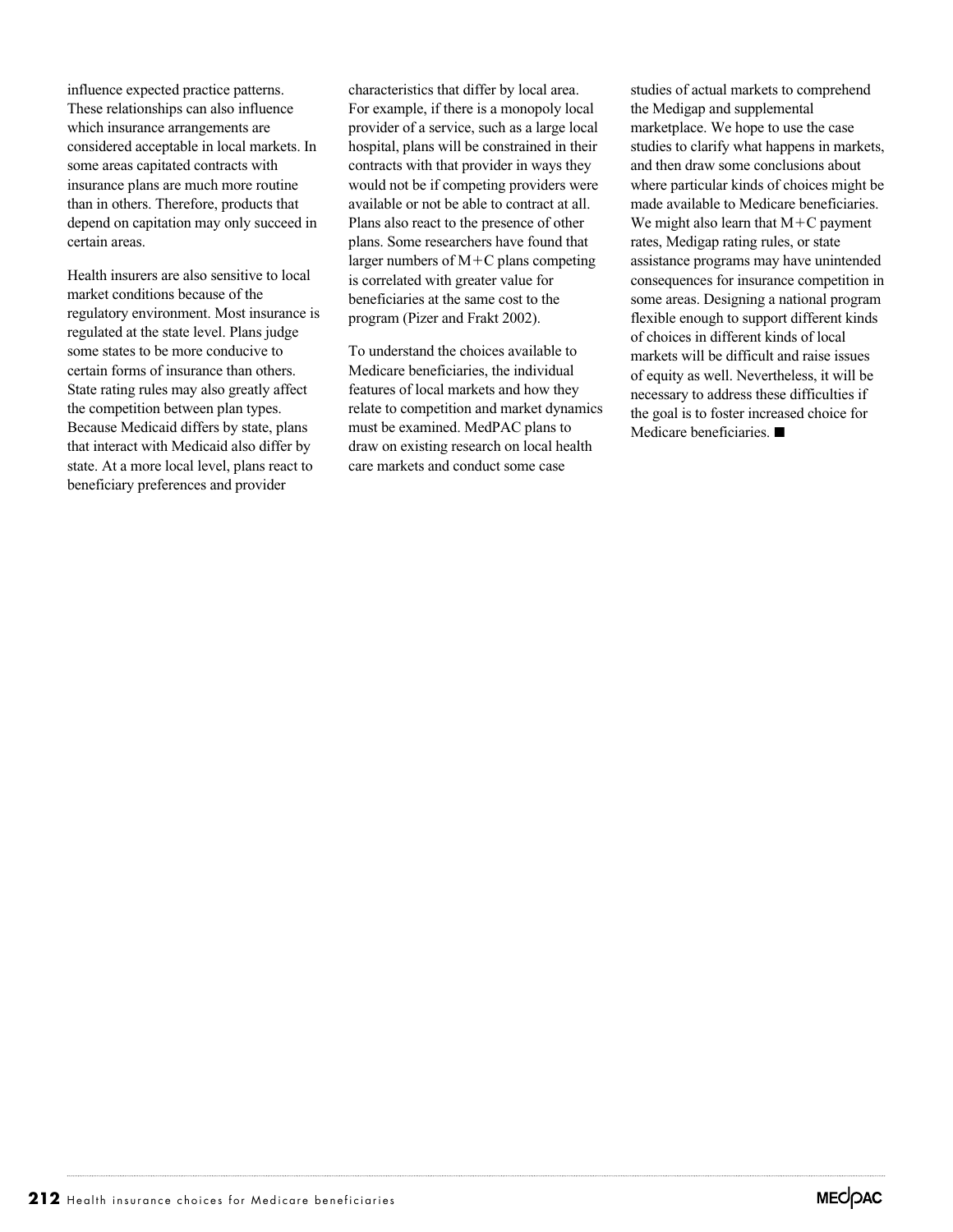# **References**

American Association of Health Plans. The Medicare+Choice Program: what you need to know, AAHP Report. Washington (DC), AAHP. May 2002, Vol. 3, No. 1.

AARP. The policy book: AARP public policies 2002. Washington (DC), AARP. 2002.

Barents Group, LLC. How Medicare HMO withdrawals affect beneficiary benefits, costs, and continuity of care. Menlo Park (CA), The Henry J. Kaiser Family Foundation. November 1999.

Bennet, S, Centers for Medicare & Medicaid Services, Center for Beneficiary Choices. Written communication to MedPAC. Baltimore (MD). January 2, 2003.

Bernard S, Uhrig J, Tornatore D, et al. Comparing Medicare experiences with fee-forservice versus managed care plans: does health status make a difference? Unpublished material. In press 2003.

Blue Cross and Blue Shield Association. Congress must act to increase funding and put the "choice" back in Medicare+Choice. Available at http://bcbshealthissues.com/proactive/newsroom/release.vtml?id=27923.

Buchmueller TC. The health plan choices of retirees under managed competition, Health Services Research. December 2000, Vol. 35, No. 5, p. 949–976.

Bureau of National Affairs. BNA's Healthcare Daily Report. December 19, 2002.

Centers for Medicare & Medicaid Services. The characteristics and perceptions of the Medicare population: data from the 1998 Medicare current beneficiary survey. Baltimore (MD), CMS. 2002. Available at http://www.hcfa.gov/surveys/mcbs/ PubCNP98.htm.

Centers for Medicare & Medicaid Services. Solicitation for proposals for Medicare preferred provider organization (PPO) demonstrations in the Medicare+Choice program, No. CMS–40420N. Baltimore (MD), CMS. April 12, 2002.

Chollet D, Kirk A, Mathematica Policy Research, Inc. Medigap insurance markets: structure, change, and implications for Medicare. Washington (DC), Department of Health and Human Services, Office of the Assistant Secretary for Planning and Evaluation. December 13, 2001.

Congressional Budget Office. Cost estimate: H.R. 4939, Veterans Medicare Payment Act of 2002. Washington (DC), CBO. November 1, 2001.

Dallek G, Dennington A, Biles B, Center for Health Services Research and Policy, The George Washington University Medical Center. Field report: geographic inequity in Medicare+Choice benefits. Findings from seven communities. New York (NY), The Commonwealth Fund. September 2002.

Dallek G, Edwards C, Center for Health Services Research and Policy, The George Washington University Medical Center. Restoring choice to Medicare+Choice: the importance of standardizing health plan benefit packages. Washington (DC), The Commonwealth Fund. October 2001.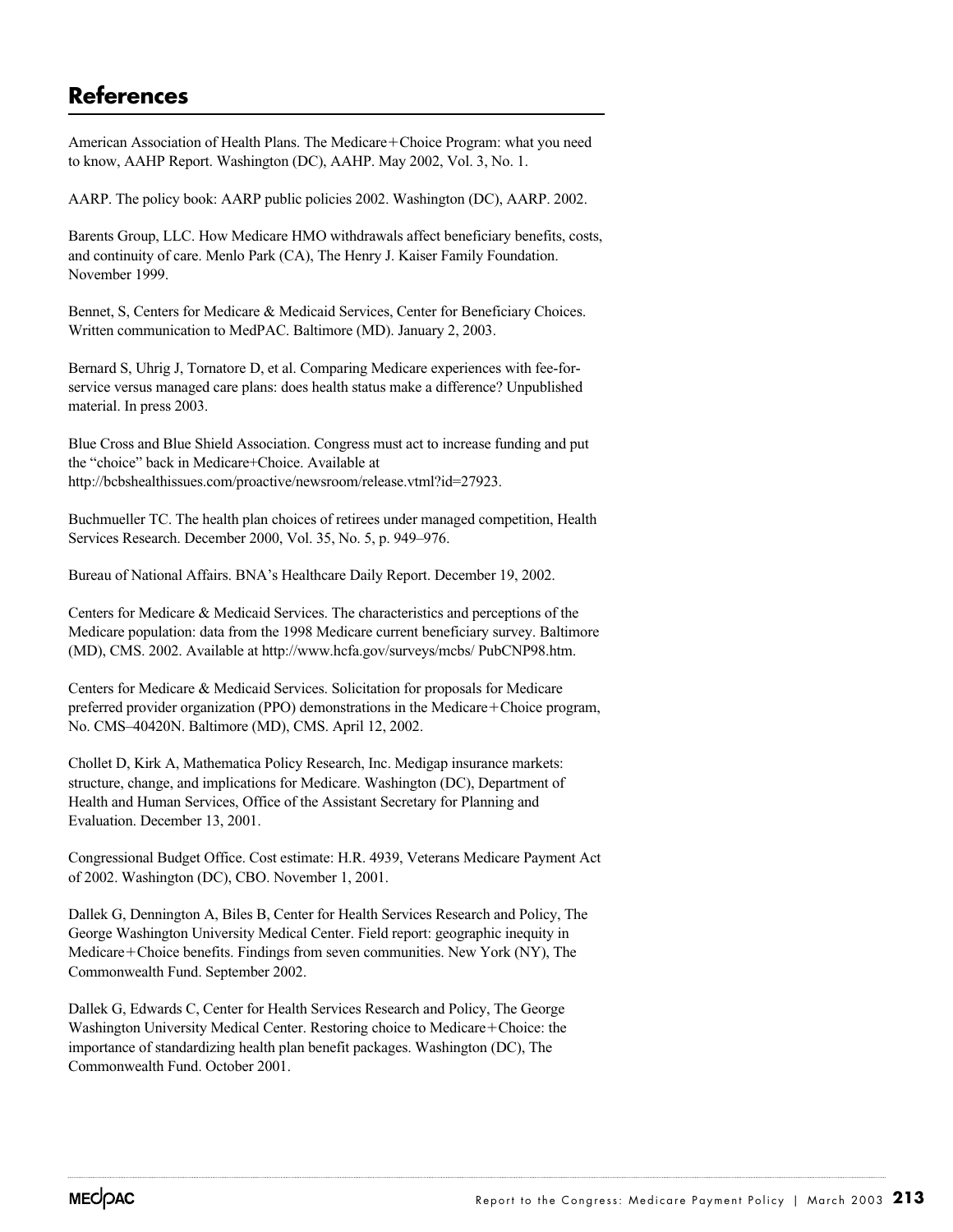Department of Health and Human Services. HHS expands health plan options in Medicare+Choice, HHS News. August 27, 2002. Available at http://www.hhs.gov/news/press/2002pres/ 20020827.html.

Department of Veterans Affairs. Federal benefits for veterans and dependents (2002 edition). Washington (DC), VA. 2002.

Ellwood M, Quinn B. Background information on dual eligibles in MSIS FY 1999. Cambridge (MA), Mathematica Policy Research, Inc. February 28, 2002.

General Accounting Office. Low-income Medicare beneficiaries: further outreach and administrative simplification could increase enrollment, No. HEHS-99-61. Washington (DC), GAO. April 1999.

General Accounting Office. Medigap insurance: plans are widely available but have limited benefits and may have high costs, No. GAO-01-941. Washington (DC), GAO. July 2001.

General Accounting Office. Retiree health benefits: employer-sponsored benefits may be vulnerable to further erosion, No. GAO-01-374. Washington (DC), GAO. May 2001.

Gold M. Trends reflect fewer choices, monitoring Medicare+Choice: fast facts. Washington (DC), Mathematica Policy Research, Inc. September 20, 2000, No. 4.

Gold M, Justh N. How salient is choice to Medicare beneficiaries? Monitoring Medicare+Choice: fast facts. Washington (DC), Mathematica Policy Research, Inc. January 2001, No. 5.

Gold M, Lake T. Medicare+Choice in California: lessons and insights, No. PR02-61. Menlo Park (CA), The Henry J. Kaiser Family Foundation. September 2002.

Gold M, Mittler J. The structure of supplemental insurance for Medicare beneficiaries: Medicare+Choice—operational insights. Washington (DC), Mathematica Policy Research, Inc. June 2001, No. 3.

Gold M, Sinclair S, Cahill M, et al. Medicare beneficiaries and health plan choice, 2000. Washington (DC), Mathematica Policy Research, Inc. January 2001.

Goldstein E, Cleary PD, Langwell KM, et al. Medicare Managed Care CAHPS®: a tool for performance improvement, Health Care Financing Review. Spring 2001, Vol. 22, No. 3, p. 101–107.

Grossman JM, Strunk BC, Hurley RE. Reversal of fortune: Medicare+Choice collides with market forces, Issue Brief No.52. Washington (DC), Center for Studying Health System Change. May 2002.

Health Care Financing Administration. Memo on intermediaries and carriers, transmittal AB-01-52. Baltimore (MD), HCFA. April 10, 2001.

Health Insurance Association of America, HIAA outlines its 2002 policy priorities. Washington (DC), press release. February 8, 2002. Available at http://www.hiaa.org/search/content.cfm?ContentID=17648.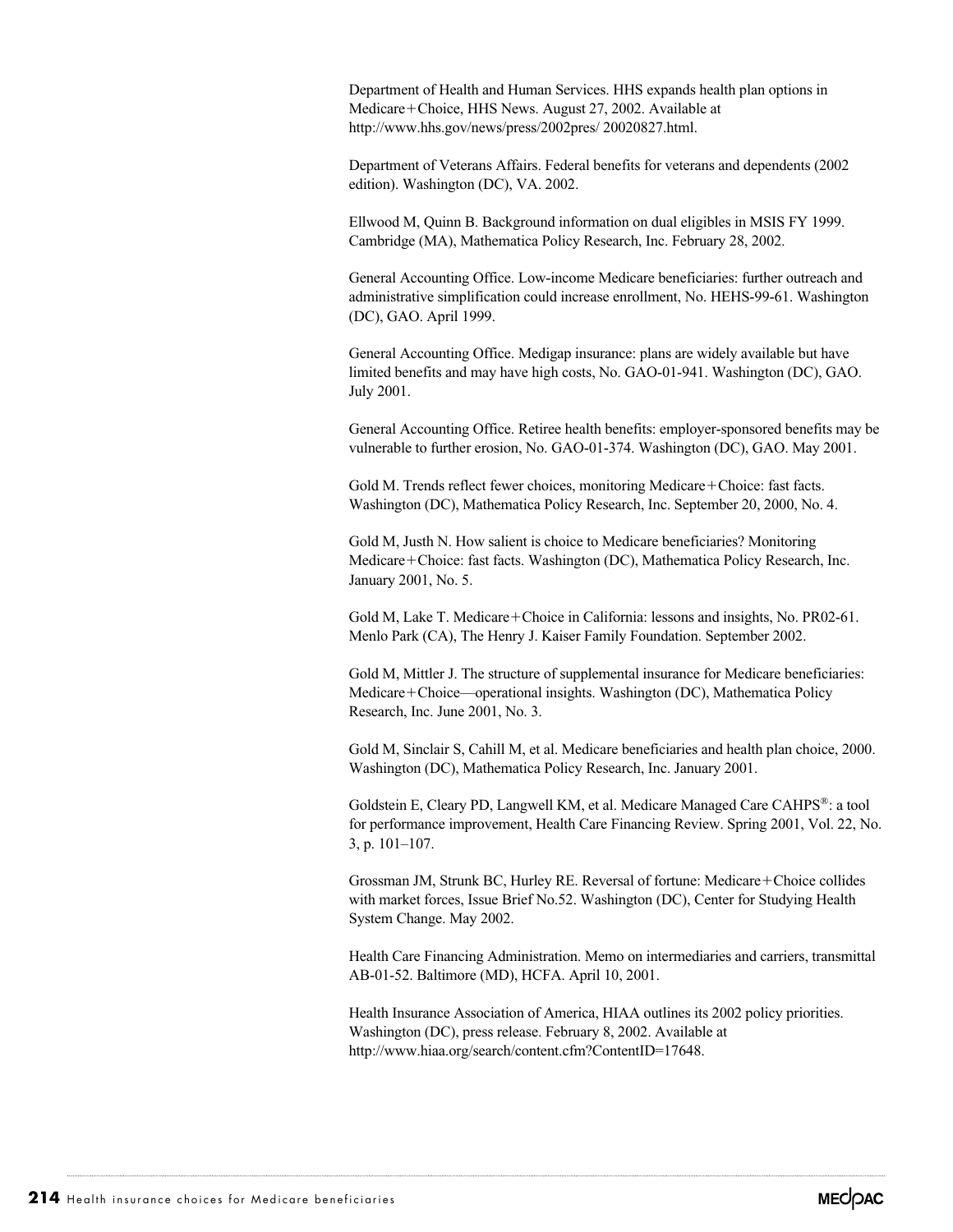Henry J. Kaiser Family Foundation, Health Research and Educational Trust, The Commonwealth Fund. Erosion of private health insurance coverage for retirees. Menlo Park (CA), Henry J. Kaiser Family Foundation. April 2002.

Henry J. Kaiser Family Foundation/Hewitt Associates. The current state of retiree health benefits: findings from the Kaiser/Hewitt 2002 retiree survey. Washington (DC), Henry J. Kaiser Family Foundation/Hewitt Associates. December 5, 2002.

Hewitt Associates, LLC. Salaried employee benefits provided by major U.S. employers, 2001–2002. Lincolnshire (IL), Hewitt Associates. October 2001.

Institute of Medicine. Crossing the quality chasm: a new health system for the twentyfirst century. Washington (DC), National Academy Press. 2001.

Lake T, Rosenbach M. Tracking performance of the Medicare+Choice program: results from the 1998 and 1999 Medicare CAHPS survey. Princeton (NJ), Mathematica Policy Research, Inc. January 18, 2001.

Laschober MA, Topoleski C. A profile of QMB-eligible and SLMB-eligible Medicare beneficiaries. Baltimore (MD), Barents Group LLC. April 7, 1999.

Lee AJ, Garfinkle SA, Khandker RZ, Norton ED. Impact of Medicare SELECT on cost and utilization in 11 states, Health Care Financing Review. Fall 1997, Vol. 19, No.3, p. 19–40.

Medicare Payment Advisory Commission. Report to the Congress: assessing Medicare benefits. Washington (DC), MedPAC. June 2002.

Medicare Payment Advisory Commission. Report to the Congress: Medicare payment policy. Washington (DC), MedPAC. March 2002.

Mercer WM. Mercer/Foster Higgins national survey of employer-sponsored health plans 2000. New York (NY), William M. Mercer, Inc. 2002.

National Academy of Social Insurance. Structuring Medicare choice: final report of the Study Panel on Capitation and Choice. Washington (DC), NASI. April 1998.

Nemore PB, National Senior Citizens Law Center. State Medicaid buy-in programs: variations in policy and practice. Menlo Park (CA), Henry J. Kaiser Family Foundation. December 1999.

Office of Inspector General, Department of Health and Human Services. Medicare HMO prescription drug benefits: information available to beneficiaries on dollar limits, No. OEI-03-00-00430. Washington (DC), HHS. May 2002.

Pezzin LE, Kasper JD. Medicaid enrollment among elderly Medicare beneficiaries: individual determinants, effects of state policy, and impact on service use, Health Services Research. August 2002, Vol. 37, No. 4, p. 827–847.

Pizer SD, Frakt AB. Payment policy and competition in the Medicare+Choice program, Health Care Financing Review. Fall 2002, Vol. 24, No. 1, p. 83–94.

Politi E. Medicare and TRICARE, Center for Medicare Education Issue Brief. Washington (DC), Center for Medicare Education. 2002, Vol. 3, No. 2. Available at http://www.medicareed.org/pdfs/papers73.pdf.